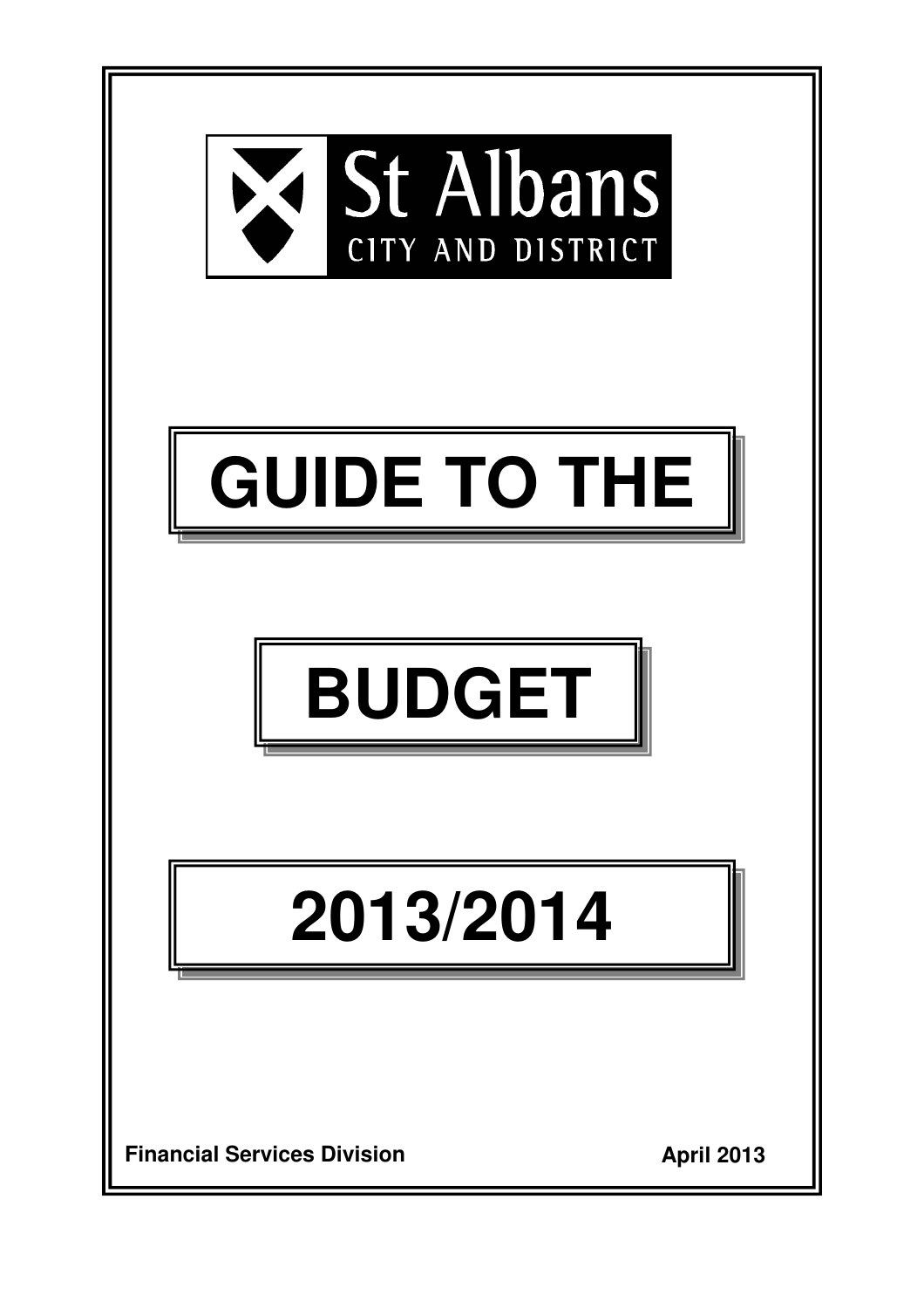# **GUIDE TO THE BUDGET 2013/2014**

# **CONTENTS**

|                                                                                                                                                                                                                           | <b>PAGE</b>                                  |
|---------------------------------------------------------------------------------------------------------------------------------------------------------------------------------------------------------------------------|----------------------------------------------|
| Introduction                                                                                                                                                                                                              | $3 - 7$                                      |
| 10 Year Financial Plan                                                                                                                                                                                                    | 8                                            |
| Financial Profile 2013-14                                                                                                                                                                                                 | 9                                            |
| <b>Summary of General Fund Budgets</b>                                                                                                                                                                                    | 10                                           |
| Summary of General Fund Budgets - Recharged to Other Services                                                                                                                                                             | 11                                           |
| Analysis of budgets by Portfolio: (2013-14 and 2014-15 Provisional)                                                                                                                                                       |                                              |
| Community Engagement & Localism<br>Environmental<br><b>Housing Services General Fund</b><br>Housing (HRA)<br><b>Planning &amp; Conservation</b><br><b>Resources (Direct)</b><br>Resources (Support)<br>Sports and Leisure | 12<br>13<br>14<br>15<br>16<br>17<br>18<br>19 |
| Approved Increases in Fees and Charges 2013-14                                                                                                                                                                            | 20                                           |
| Capital Programme 2012-13 to 2014-15 - General Fund Services                                                                                                                                                              | $21 - 22$                                    |
| Housing Investment Programme 2013-14 to 2015-16                                                                                                                                                                           | 23                                           |
| Council Tax 2012-13 to 2013-14                                                                                                                                                                                            | 24                                           |
| Council Tax Bands 2013-14                                                                                                                                                                                                 | 25                                           |
| <b>Parish Council Precepts and Special Expenses</b>                                                                                                                                                                       | 26                                           |
| <b>Glossary of Financial Terms</b>                                                                                                                                                                                        | 27-30                                        |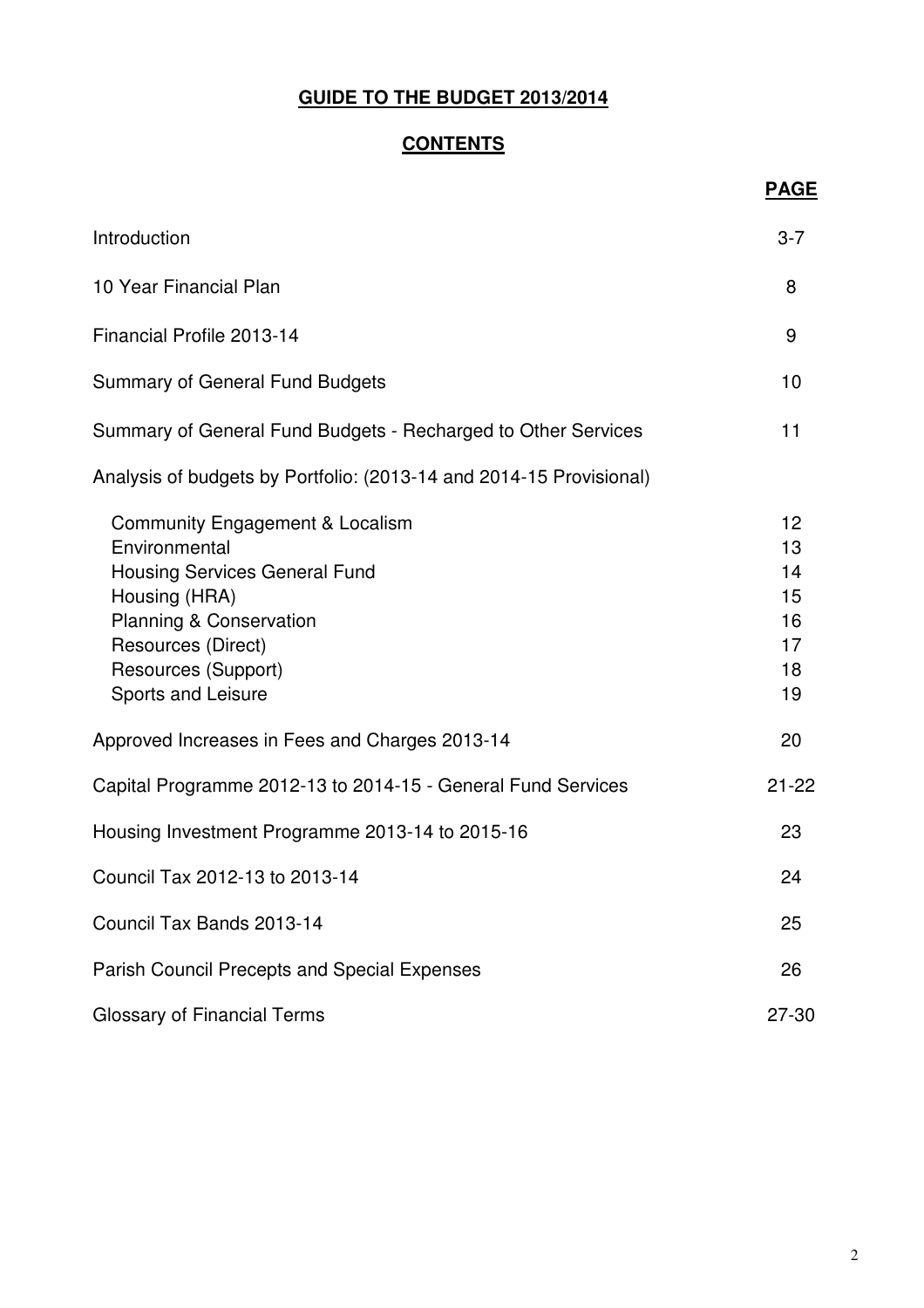# **INTRODUCTION TO THE BUDGET GUIDE**

This booklet is a summary of the Council's spending plans for 2013-14 and 2014-15. It also contains the 10-Year General Fund financial forecast (2013-14 to 2022-23) together with other financial details in a form intended to be helpful and informative for Councillors and members of the public.

# **Budget**

The 10-year General Fund Revenue forecast attempts to quantify budget resources and spending plans using a number of assumptions. The main factors influencing the budget in future years are:

- Inflation pressures on contracts and pay
- The actual impact of any growth or reduction in business rates (from 2013-14 the Government allows councils to retain some of the growth in business rates or limits the loss)
- Council Tax levels and any further government funding changes. The recent Autumn statement announced an increase of 2% in savings for local authorities in 2014-15 (over and above existing reductions) and suggested that the spending levels in the next Spending Review would continue the trajectory of the current one.
- The latest grant for freezing Council Tax which is not promised beyond two years and as such if not continued would leave a 'hole' in the Council's funding for 2014-15 which would require a larger Council Tax increase than would be otherwise necessary.

The Council's budget planning is integrated with the Corporate Plan (the corporate strategy for the Council) to ensure the allocation of the budget is linked to delivering the Council priorities.

The General Fund budget summary on page 10 shows that net expenditure in 2013-14 totals £14.635m. 2013-14 is the first year of the new Business Rates retention scheme and changes to the distribution of Government funding. For the General Fund there is a new announcement of a further year's grant to compensate the Council for a freeze in Council Tax.

The main features for the General Fund 2013-14 budget were:

- A requirement for savings of approx £1.8m to balance the budget
- An average Council Tax rise of 0%, after adjusting for transfers of functions to Parishes.
- Additional investment to maintain the Council's assets (£0.3m)

After taking into account the Government support (Formula Grant Allocation and re-distributed Business Rates) which covers 32% of the Council's budget, the balance is met by Council Tax (67%) and a small contribution from the collection fund (1%). The District Council's element of Council Tax for 2013-14 was increased by 0%.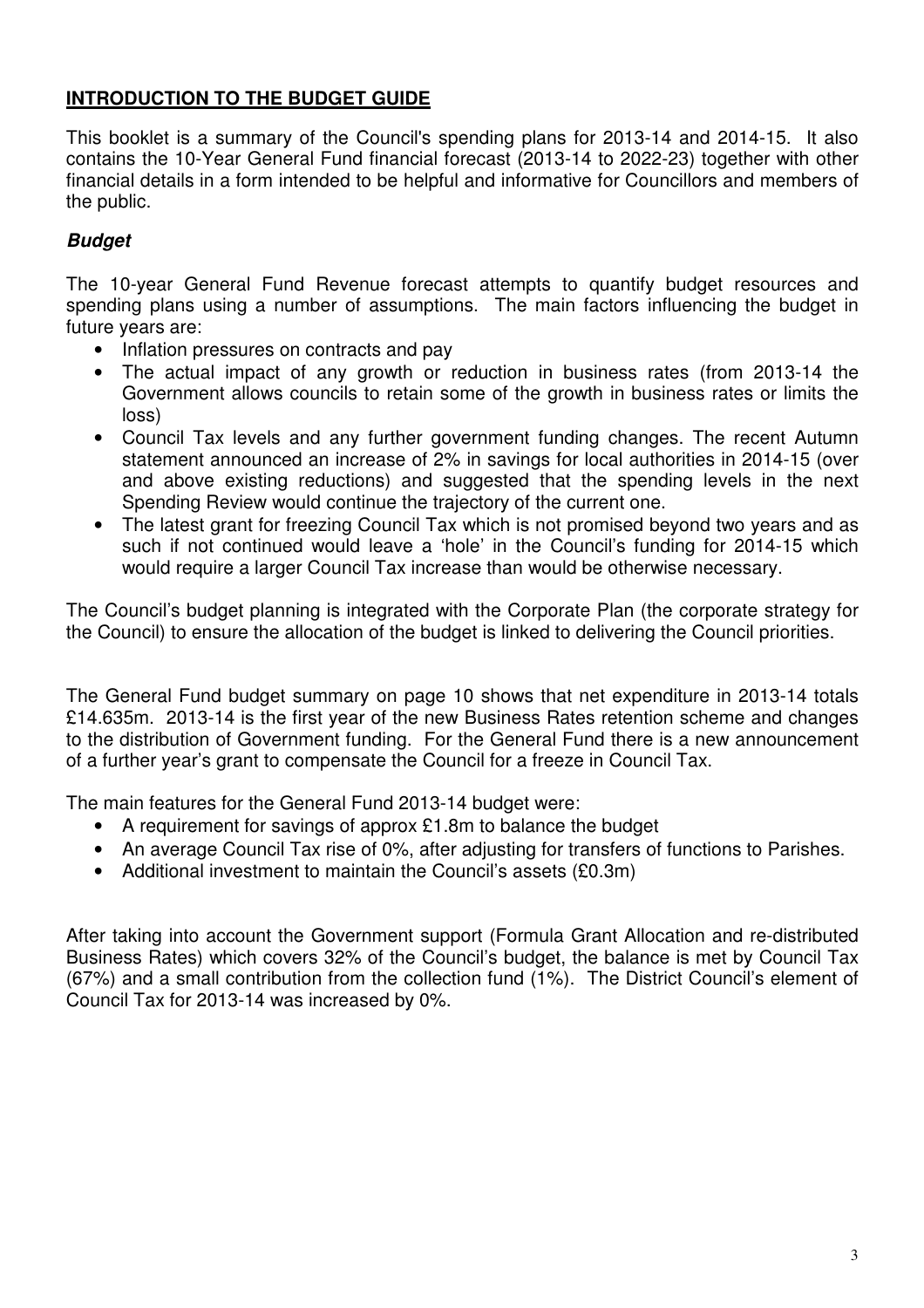# **Balances**

Estimated balances on the General Fund during 2013-14 are:

|                                             | £'000   |
|---------------------------------------------|---------|
| Brought forward 1 <sup>st</sup> April 2013: |         |
| Total brought forward                       | (3,361) |
| <b>Addition to Balances</b>                 | (500)   |
| Balances to be applied on one-off items     | 2,390   |
| Carried forward 31 <sup>st</sup> March 2014 | (1.471) |

The Council maintains a minimum working balance of £1.5 million.

# **Council Tax**

Each residential property is given a valuation banding based on values as at 1 April 1991. There are 8 bands (A-H) and each band pays a different amount of Council Tax:

| <b>Band</b> | <b>Capital Value</b> |                              |          | <b>Proportion (ratio)</b><br>Ωf<br>Band 'D' Tax |
|-------------|----------------------|------------------------------|----------|-------------------------------------------------|
| A           | Up to £40,000        |                              |          | 6/9(0.67)                                       |
| в           | £40,001              | $\overline{\phantom{a}}$     | £52,000  | $7/9$ (0.78)                                    |
| С           | £52,001              | $\overline{\phantom{a}}$     | £68,000  | 8/9(0.89)                                       |
| D           | £68,001              | $\overline{\phantom{a}}$     | £88,000  | 9/9(1.00)                                       |
| E           | £88,001              | $\blacksquare$               | £120,000 | 11/9 (1.22)                                     |
| F           | £120,001             | $\qquad \qquad \blacksquare$ | £160,000 | 13/9 (1.44)                                     |
| G           | £160,001             | ÷,                           | £320,000 | 15/9 (1.67)                                     |
| н           | Over £320,000        |                              |          | 18/9 (2.00)                                     |

The District Council has set an average Band 'D' charge of £206.80 which covers the demands of both itself and the Parish Councils. The District Council's own element averages £168.28. A table showing how the Council Tax is calculated is set out on page 24.

Council Tax rates vary according to the part of the district in which any property is located. Parish Councils make charges to cover their own expenditure and these are levied only on properties within their own areas. Likewise, in order to avoid double-charging in parished areas, the District Council identifies the costs of services provided to specific areas in those instances where similar services are provided in other areas by Parish Councils. These costs (known as special expenses) are also charged only to the areas in which the services are provided by the District Council.

The overall average District and Parish Council Tax of £206.80 is split into general expenses (charged equally throughout the district) of £153.3 and special expenses (charged to those areas where services are provided) averaging £53.50.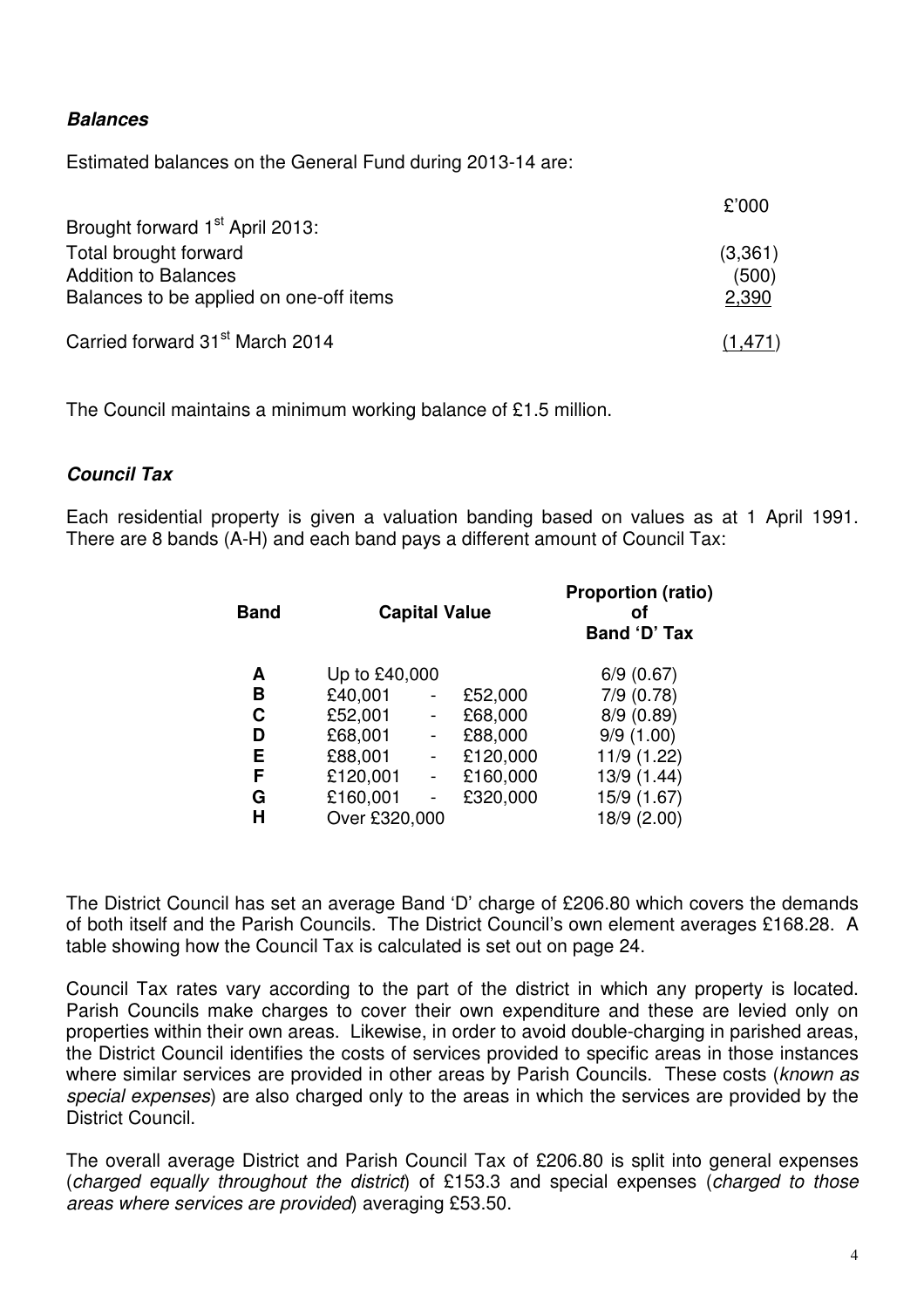To these charges are added the taxes of the County Council (£1,118.83 at Band 'D') and the Police Authority (£147.82 at Band 'D') giving an average Band 'D' Tax of £1,473.45. A list of charges for each band in each area of the district is included at page 25.

# **Housing Revenue Account**

This account is separate from the Council's other accounts and must balance itself without any contribution from Council taxpayers - expenditure is financed primarily from tenants' rents. A key issue facing the Council is the impact of the end of the HRA subsidy system and the introduction of Housing Self Financing from April 2012. Previously the Council paid into the subsidy system a subsidy of around £10million per annum. The self-financing system means that the Council paid central government a one off payment of £177m to replace the annual payment. This will essentially see the HRA as self reliant, with rents funding the debt payments.

Average rents for St Albans tenants (including garage rents) increased by 3.1% in April 2013.

# **Capital Programme**

The current capital financing framework (the prudential system) introduced by the local Government Act 2003 allows authorities to borrow to finance capital investment subject to them being able to afford the revenue implications. They may also use revenue monies and the receipts from disposal of assets. Where an asset held within the Housing Revenue Account is disposed of, a proportion of the proceeds must be paid to the Government although in some instances set-off arrangements limit the amount payable.

The Council has approved a **Housing Investment Programme** (HIP) totalling £13.1m for 2013- 14 which is to be funded primarily from the revenue contributions to capital (84%) and capital receipts (14%). The programme includes £11m on refurbishment/modernisation of the Council's own stock and £0.7m on private sector renewal grants.

Further expenditure totalling £23.7m is planned within the HIP over the following two years. Fuller details of the planned spending and funding are on page 23.

The **General Fund Capital Programme** for 2013-14 totals £10.9m, with further planned spending of £6.05m in 2014-15. A schedule of the planned capital schemes and funding is shown on pages 21 and 22. The most significant single scheme in 2013-14 is the reprovision of Batchwood Tennis Centre facility (£6.3m over 2 years). The programme also includes £6.5m New Museum and Galleries Project, £1.545m Cotlandswick leisure development and £0.8m, investment in renewable water/energy efficiency technologies.

Most of the 2013-14 programme will be financed from Prudential Borrowing (31%), capital receipts (29%) and other grants and contributions (28%).

# **Non-Domestic Rates**

The Local Government Finance Act 2012 introduced changes to the way Local Government is funded. One of the changes includes the local retention of business rates from 2013/14. Previously all rates collected were paid directly to the Department for Communities and Local Government (CLG) and redistributed centrally.

These changes allow Local Authorities to retain a proportion of the rates they collect. The CLG has allocated each authority with an amount of rates they are expected to retain in 2013/14 if no changes occur. This amount is called the business rate baseline and is calculated using the average rates collected over the last two years.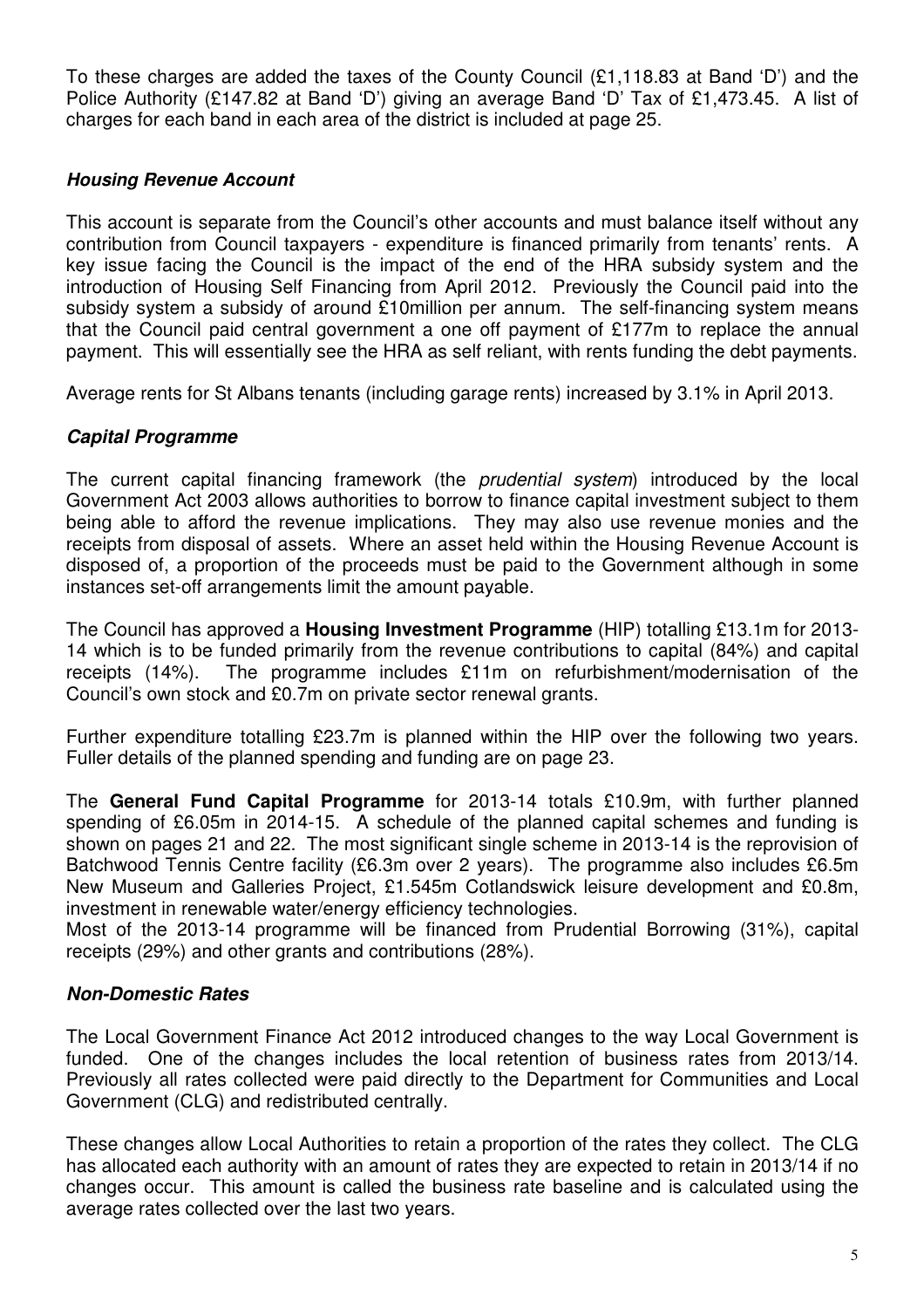Any difference between the Local Authority's business rate baseline and the amount of rates retained will create a pressure or additional resources for that authority depending on whether it collects more or less than the baseline.

Estimates of the amount of business rates income an authority forecasts to collect is required to be submitted to CLG by 31 January each year.

Following the introduction of the business rate retention scheme, the CLG have instructed Councils that their business rates income forecasts should be sent to them by completion of a return called the National Non Domestic Rates 1 (NNDR1) return and be formally approved by the Council (or under delegated Authority).

Under the Business Rates Retention element of local government funding, the provisional settlement no longer provides guaranteed funding levels, but is now effectively the starting point for Authorities within the scheme. Ultimately, the level of Non-Domestic Rates collected by authorities in 2013/14 will determine the funding received for this element of their funding.

Non Domestic Rates (or Business Rates) are charged in accordance with rateable values that came into force on 1 April 2010 following the five yearly revaluation undertaken by the Valuation Office Agency of all commercial premises in England. The poundage multiplier has been rebased to take into account the overall changes to total rateable value. The standard nondomestic rating multiplier for 2013-14 is 48.2p and the small business non-domestic rating multiplier is 47.1p.

A relief scheme operates for Ratepayers occupying properties with rateable values of less that £18,000, known as the Small Business Rate Relief (SBRR) Scheme.

Qualifying Ratepayers who occupy a property with a rateable value less than £6,000 will be entitled to 50% relief on their business rate bills. For those who occupy properties with a rateable value between £6,000 and £11,999 relief is available on a reducing scale of 1% per £120 of rateable value. These properties also qualify to have the small business non- domestic rating multiplier applied to the calculation of their rate bill (42.6p).

Ratepayers with properties that have rateable values between £12,000 to £17,999 will not receive any % reduction in the amount they have to pay but will have their bills calculated using the small business non domestic rating multiplier (47.1p). Ratepayers who do not qualify for small business rate relief will pay the standard non domestic rating multiplier (48.2p). The difference between the two multipliers represents a built in supplement which effectively funds the small business rate relief scheme nationally.

The Government has put in place a temporary increase in the amount of small business rate relief available to Ratepayers to ease their rate burden during the current economic downturn. The temporary extension has been in place since  $1<sup>st</sup>$  April 2011 and has been further extended by the Government to 31<sup>st</sup> March 2014. Effectively all those Ratepayers who qualify for small business rate relief will benefit from a doubling of the amount of relief they would ordinarily receive. All qualifying Ratepayers in receipt of SBRR will receive 100% relief on properties with rateable values up to £6, 000, with a tapered relief of between 100% and 0% for properties with rateable values between £6,001 and £12,000.

A transitional relief scheme operates over the first five years of the new valuation period. This limits the impact of changes to rates payable following the new rating list coming into force compared with previous rate bills.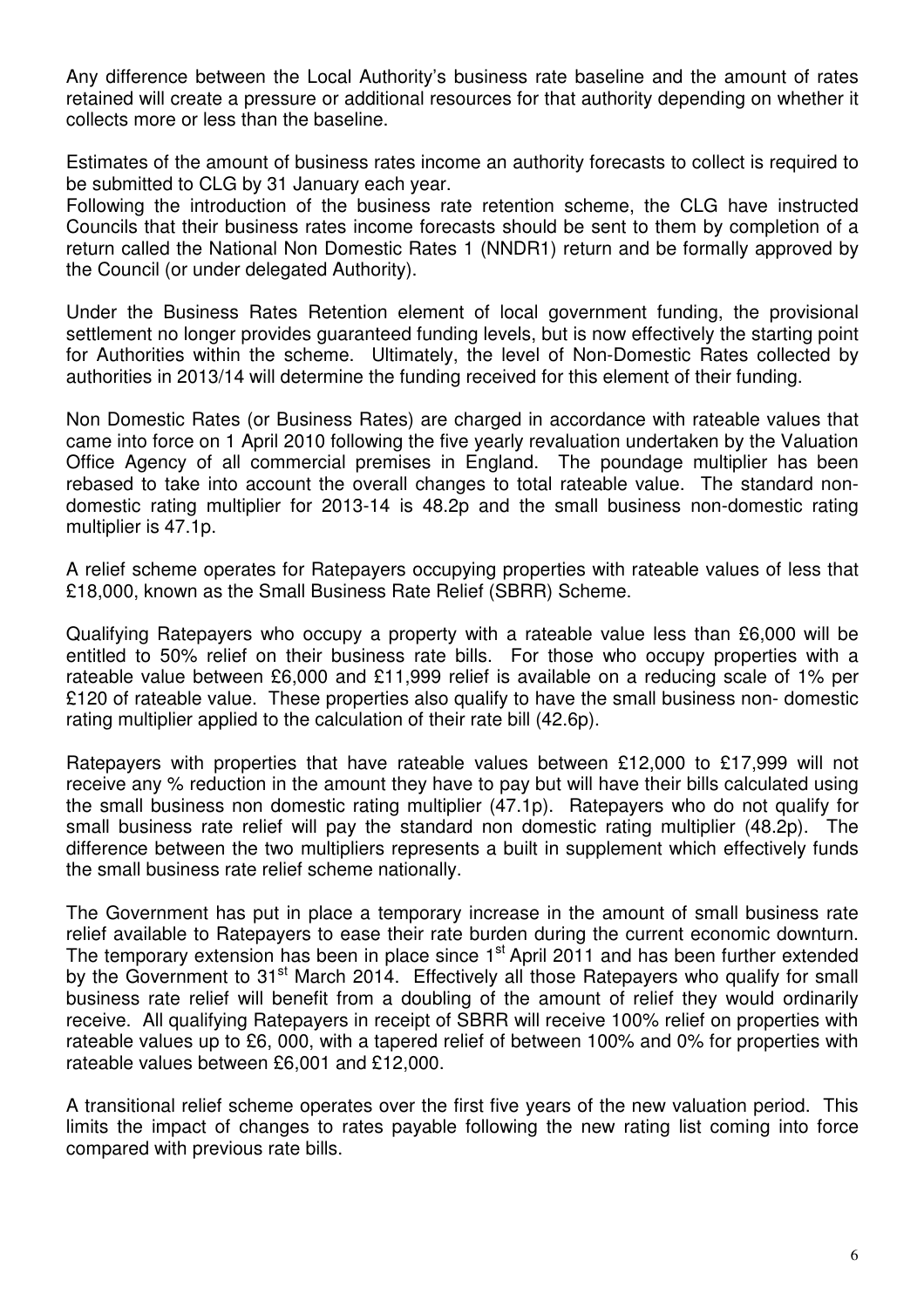From the 1st April 2008 Business rates will not be payable in the first three months that a property is empty (six months for industrial properties). After the initial exemption period, full rates will be charged. This change has been brought in as part of Government plans to utilise land and buildings more effectively and encourage owners to bring vacant business premises back into use.

# **Further Information**

The pages in this book are intended to give an overview of the Council's planned spending and income for 2013-14 and 2014-15. Further information is available on the Council's website (under Finance) or from the Chief Finance Officer, St Albans District Council, St Peter's Street, St Albans, Herts AL1 3JE.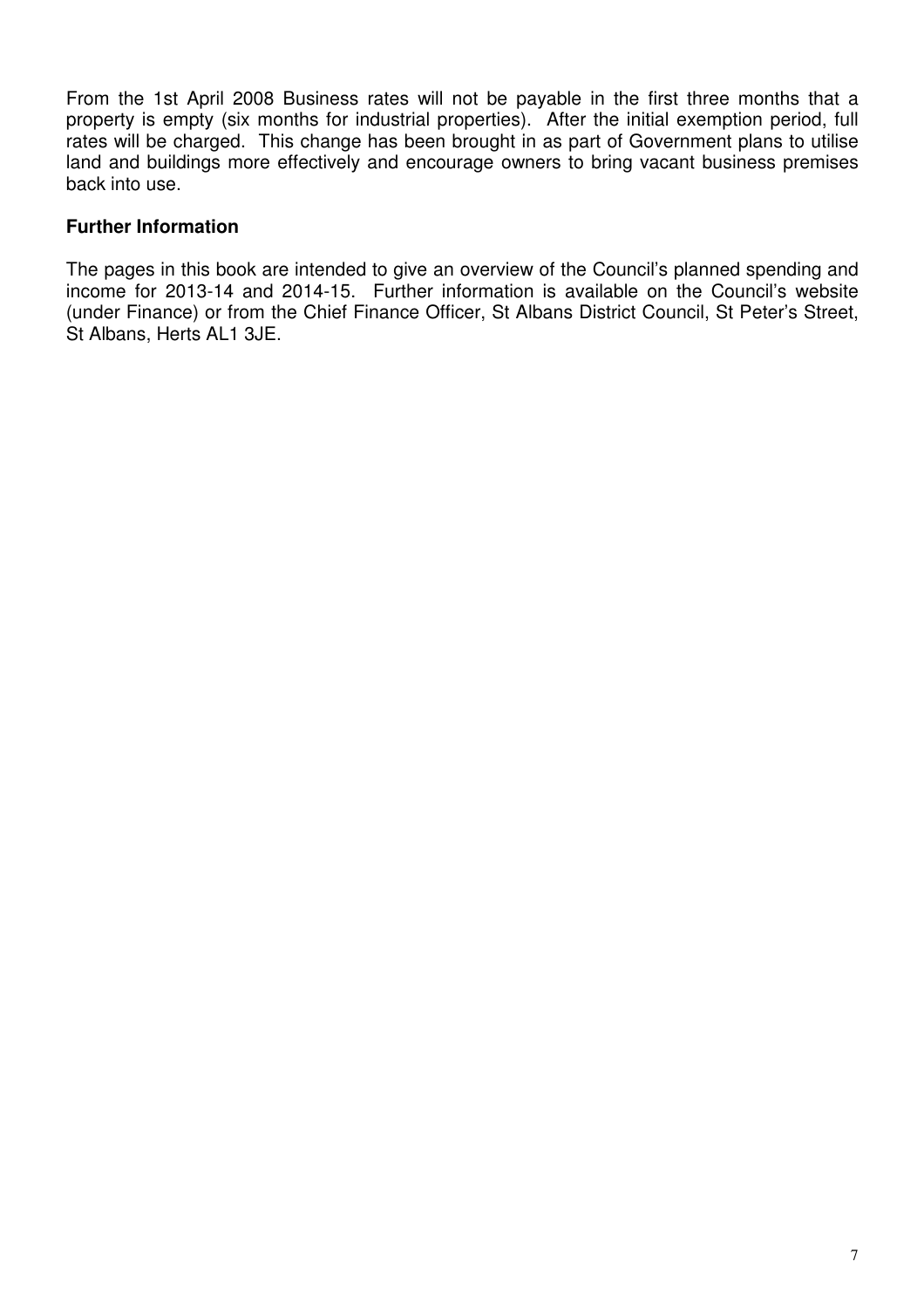#### **TEN YEAR BUDGET FORECAST**2012-13 to 2022-2023

**Final**

|                                                                      | 0         |           | 2           |             |             |             |             |             | я           | q           | 10          |
|----------------------------------------------------------------------|-----------|-----------|-------------|-------------|-------------|-------------|-------------|-------------|-------------|-------------|-------------|
| Year                                                                 | 2012/13   | 2013/14   | 2014/15     | 2015/16     | 2016/17     | 2017/18     | 2018/19     | 2019/20     | 2020-21     | 2021-22     | 2022-23     |
|                                                                      | £000      | £000      | £000        | £000        | £000        | £000        | £000        | £000        | £000        | £000        | £000        |
| 2012-13 Budget Book (2012-3)                                         | 15,944    | 15,944    | 15,401      | 14,987      | 15,257      | 15,548      | 16,244      | 17,398      | 18,491      | 19,031      | 19.465      |
| Reduction in costs of Early Retirements (pension strain)             |           | (127)     | (2)         | (5)         |             |             |             |             |             |             |             |
| County Council elections - saving on SADC election costs             |           | (110)     | 89          |             |             | (89)        | 89          |             |             | (89)        |             |
| Impact of capital programme on revenue budget (MRP)                  |           | 101       | 152         | (15)        | (32)        | (40)        | (42)        | (49)        | 11          | 12          | 12          |
| Pension fund contribution increase                                   |           |           | 200         |             |             |             |             |             |             |             |             |
| Inflation (pay, non pay and fees and charges)                        |           | 422       | 442         | 448         | 458         | 466         | 487         | 522         | 555         | 571         | 584         |
| Recycling/refuse collection- increase in costs to meet the 60%       |           |           |             |             |             |             |             |             |             |             |             |
| recycling target                                                     |           | 100       |             |             | (100)       |             |             |             |             |             |             |
| Cost to implement Universal Credits and Localisation of Council Tax  |           |           |             |             |             |             |             |             |             |             |             |
| Support                                                              |           | 365       | (150)       |             |             |             |             |             |             |             |             |
| Westminster Lodge                                                    |           |           |             |             |             |             |             |             |             |             |             |
| New Westminster Lodge- Revenue impact of new contract                |           | (204)     | (382)       | (158)       | (35)        | (21)        | 56          | 21          | (26)        | (60)        | 326         |
| Saving in cost of borrowing if Westminster Lodge funded internally-  |           |           |             |             |             |             |             |             |             |             |             |
| reduced by loss of interest & from reduction in capital reserve      |           |           |             |             |             |             |             |             |             |             |             |
| (capital scheme completion in 2013-14)                               |           | (544)     |             |             |             |             |             |             |             |             |             |
| Cost of Strategic Local Plan (partially funded from reserves)        |           | 306       | (121)       |             |             |             |             |             |             |             |             |
| Other Proposals as detailed in 2013-14 budget                        |           | (914)     | (98)        |             |             |             |             |             |             |             |             |
| Other expenditure funded from reserves                               |           | 589       | (616)       |             |             |             |             |             |             |             |             |
| New Homes Bonus (Each tranche of income is paid for 6 years and then |           |           |             |             |             |             |             |             |             |             |             |
| drops out)                                                           |           | (599)     |             |             |             | 380         | 564         | 599         |             |             |             |
| Additional resource to maintain assets                               |           |           | 300         |             |             |             |             |             |             |             |             |
| Income from the lease of office accommodation in Civic Centre        |           |           | (250)       |             |             |             |             |             |             |             |             |
| Cost of Council Tax default scheme*                                  |           | 73        | 22          |             |             |             |             |             |             |             |             |
| Total before use of balances                                         | 15.944    | 15.401    | 14,987      | 15,257      | 15,548      | 16,244      | 17,398      | 18,491      | 19,031      | 19,465      | 20.387      |
| Use of general reserves                                              | $\Omega$  | $\Omega$  | $\Omega$    | $\Omega$    | $\Omega$    | $\Omega$    | $\Omega$    | $\Omega$    | $\Omega$    | $\mathbf 0$ |             |
| Use of general & earmarked reserves                                  |           | (661)     | (45)        |             |             |             |             |             |             |             |             |
| Net expenditure before Gov't support, Council Tax, Collection Fund   | 15.944    | 14,740    | 14,942      | 15,257      | 15,548      | 16,244      | 17,398      | 18,491      | 19,031      | 19.465      | 20.387      |
| Funded By                                                            |           |           |             |             |             |             |             |             |             |             |             |
| <b>Total Government support</b>                                      | (5, 176)  | (4,618)   | (3,930)     | (3,537)     | (3, 183)    | (2,865)     | (2,922)     | (2,981)     | (3,040)     | (3, 101)    | (3, 163)    |
| Council Tax (includes technical changes from 2013-14 onwards)        | (10, 392) | (9,868)   | (9,868)     | (9,908)     | (9,948)     | (9,988)     | (10,028)    | (10,068)    | (10, 108)   | (10, 148)   | (10, 188)   |
| Grant in aid of Council Tax Freeze (two years only)                  | (266)     | (105)     | (105)       | 0           | 0           | 0           | 0           | 0           | 0           | $\mathbf 0$ | $\mathbf 0$ |
| Council tax increase (at 2%) in years from 2014/15 onwards           |           | 0         | (197)       | (399)       | (605)       | (816)       | (1,032)     | (1,253)     | (1,480)     | (1,711)     | (1,949)     |
| Increase in Council Tax base-technical changes and growth in Band D  |           |           |             |             |             |             |             |             |             |             |             |
| properties                                                           |           | 0         | (40)        | (40)        | (40)        | (40)        | (40)        | (40)        | (40)        | (40)        | (40)        |
| Transfer from collection fund (Council Tax surpluses)                | (110)     | (149)     | (50)        | (50)        | (50)        | (50)        | (50)        | (50)        | (50)        | (50)        | (49)        |
| <b>Funding</b>                                                       | (15, 944) | $-14,740$ | (14, 190)   | (13, 934)   | (13, 826)   | (13, 759)   | (14,072)    | (14, 392)   | (14, 718)   | (15,051)    | (15, 389)   |
|                                                                      | $\Omega$  |           |             |             |             |             |             |             |             |             |             |
| <b>Budget Gap</b>                                                    |           | $\Omega$  | 752         | 1,323       | 1,722       | 2,485       | 3,326       | 4,099       | 4,313       | 4,414       | 4,998       |
| Inflation assumption in the model after 2013-14<br>Inflation         |           |           | 3.0%<br>442 | 3.0%<br>448 | 3.0%<br>458 | 3.0%<br>466 | 3.0%<br>487 | 3.0%<br>522 | 3.0%<br>555 | 3.0%<br>571 | 3.0%<br>584 |
| Council Tax increase                                                 |           |           | 2%          | 2%          | 2%          | 2%          | 2%          | 2%          | 2%          | 2%          | 2%          |
|                                                                      |           |           |             |             |             |             |             |             |             |             |             |

\* Net cost of default scheme funded from reserves in 2013-14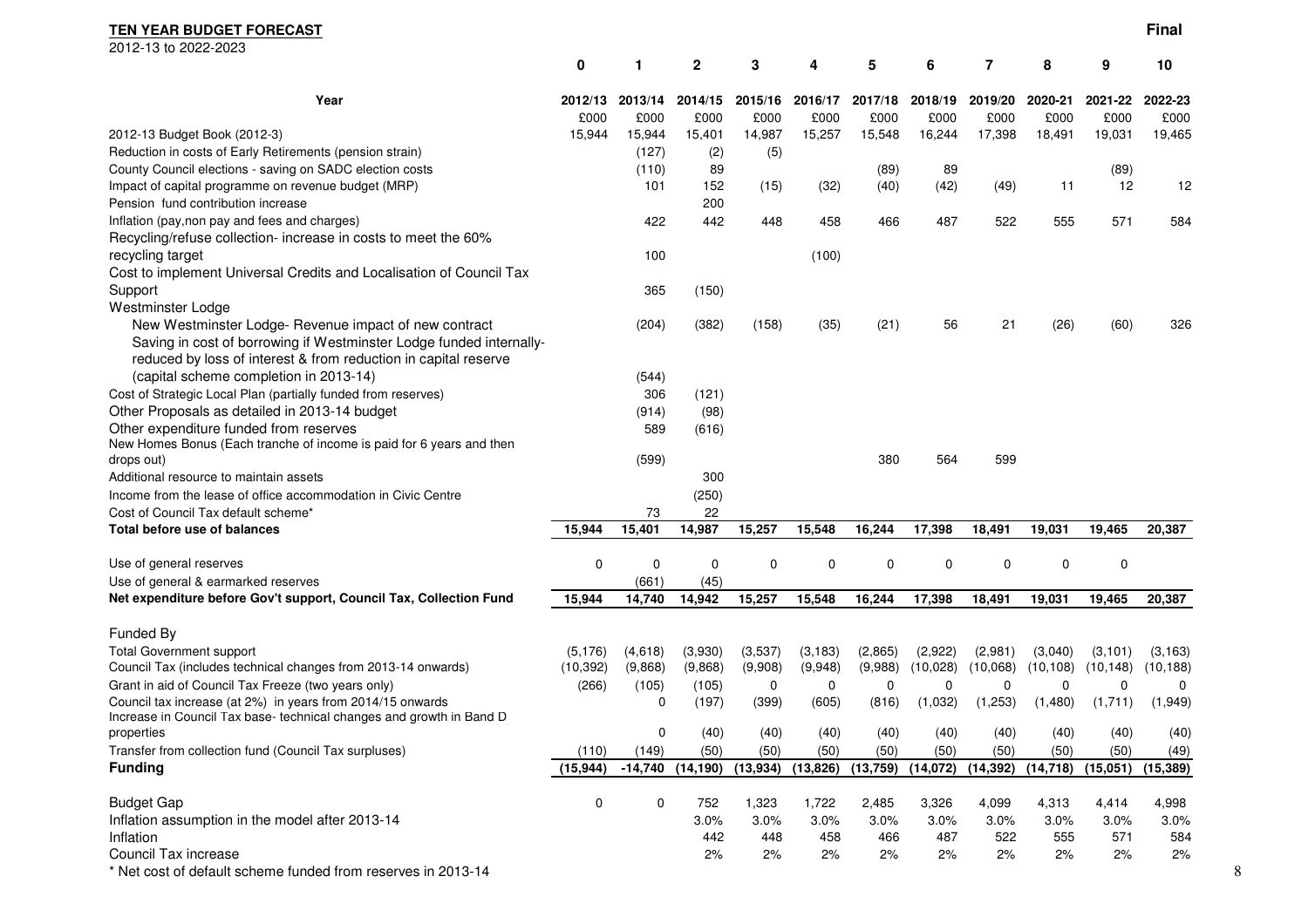# **FINANCIAL PROFILE 2013/2014**

| 2012/2013 |                                                                                                 | 2013/2014      |            |
|-----------|-------------------------------------------------------------------------------------------------|----------------|------------|
| £'000     |                                                                                                 | £'000          |            |
| 15,944    | <b>GENERAL FUND</b><br><b>Budget</b>                                                            | 14,740         |            |
| 5,079     | <b>Redistributed National Non-Domestic Rates</b>                                                | $\mathbf 0$    |            |
| 98        | Revenue Support Grant (RSG)                                                                     | $\overline{0}$ |            |
|           | Support from Government (Start Up Funding Assessment)<br>- replacing redistributed NNDR and RSG | 4,618          |            |
| 2,394     | <b>General Balance -</b><br><b>Brought Forward</b>                                              | 3,361          |            |
| 250       | <b>Added During Year</b>                                                                        | 250            |            |
| (1, 108)  | <b>Estimated Usage During Year</b>                                                              | (2, 140)       |            |
| 1,536     | <b>Carried Forward</b>                                                                          | 1,471          |            |
|           | <b>HOUSING REVENUE ACCOUNT</b>                                                                  |                |            |
| 25,864    | <b>Gross Expenditure</b>                                                                        | 26,999         |            |
| 25,864    | Income                                                                                          | 26,958         |            |
| 2,000     | <b>Brought Forward</b><br><b>Balances</b><br>$\overline{\phantom{a}}$                           | 2,128          |            |
|           | Added/Used During Year                                                                          | (41)           |            |
| 2,000     | <b>Carried Forward</b>                                                                          | 2,087          |            |
|           | <b>CAPITAL SPENDING</b>                                                                         |                |            |
| 13,118    | General Fund<br><b>Approved Forward Programme</b>                                               | 10,912         |            |
| 13,152    | Housing Investment Programme                                                                    | 13,120         |            |
|           |                                                                                                 |                |            |
| 168.28    | <b>COUNCIL TAX at Band D</b><br>St Albans District Council (average)                            | 168.28         | no change  |
| 37.20     | Parish Councils (average)                                                                       | 38.52          | plus 3.55% |
| 205.48    | <b>Total District and Parishes (average)</b>                                                    | 206.80         | plus 0.28% |
| 1,118.83  | Hertfordshire County Council                                                                    | 1,118.83       | no change  |
| 147.82    | Hertfordshire Police and Crime Commissioner Precept                                             | 147.82         | no change  |

1,472.13 **Total Council Tax at Band D** (average) 1,473.45 plus 0.04%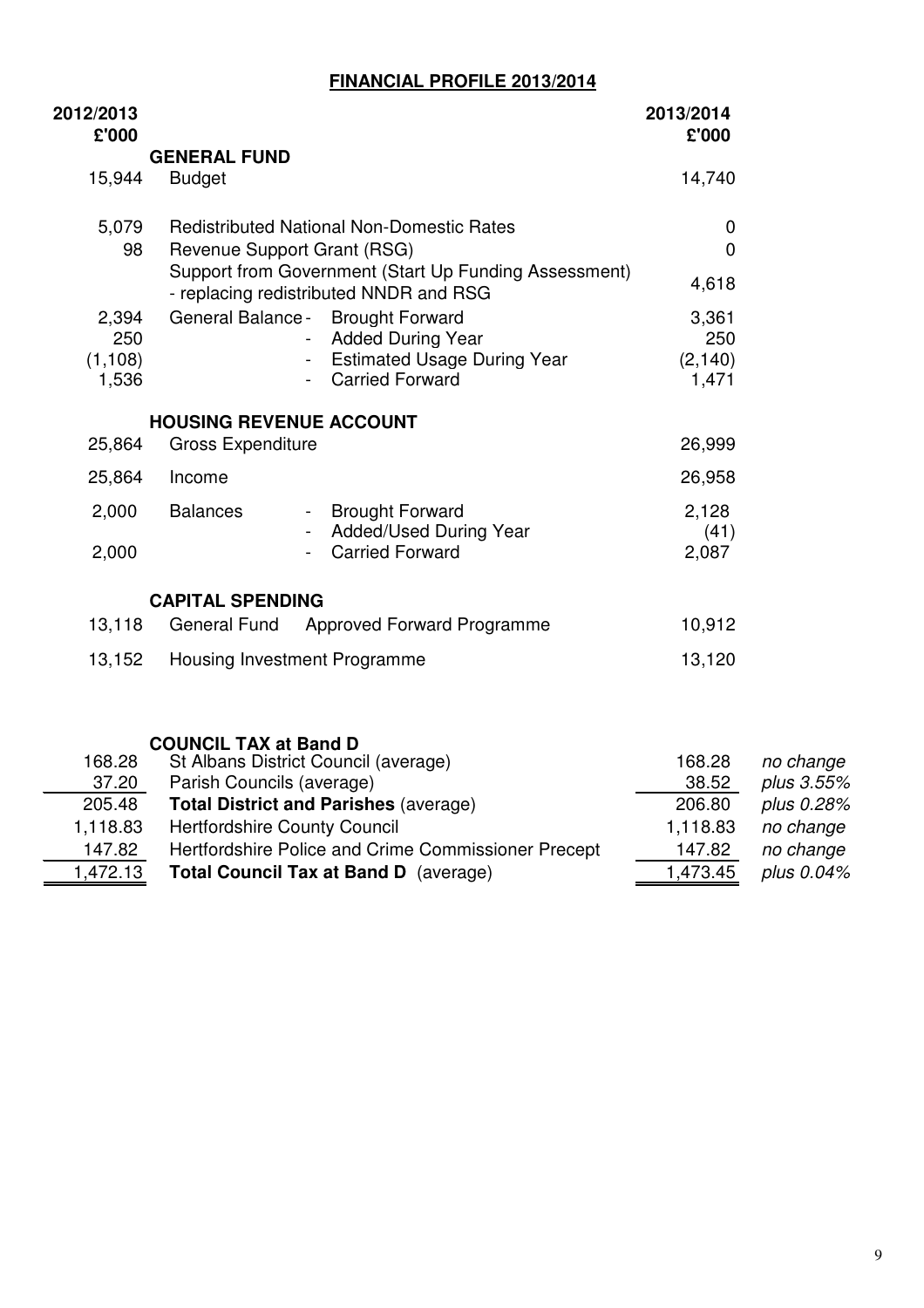# **SUMMARY OF GENERAL FUND BUDGETS 2012-13 TO 2014-15**

| <b>Budget</b><br>2012-13<br>£ | Portfolio                                                                                                                                                                                            | <b>Budget</b><br>2013-14<br>£       | <b>Budget</b><br>2014-15<br>£     |
|-------------------------------|------------------------------------------------------------------------------------------------------------------------------------------------------------------------------------------------------|-------------------------------------|-----------------------------------|
|                               | 2,939,410 Community Engagement & Localism                                                                                                                                                            | 3,340,540                           | 3,131,230                         |
|                               | 5,769,010 Environmental                                                                                                                                                                              | 6,023,130                           | 5,971,610                         |
|                               | 743,740 Housing General Fund                                                                                                                                                                         | 493,310                             | 493,040                           |
|                               | 1,359,610 Planning & Conservation                                                                                                                                                                    | 1,649,130                           | 1,524,600                         |
|                               | 1,437,142 Resources (Direct)                                                                                                                                                                         | 1,058,710                           | 1,616,540                         |
|                               | 109,450 Resources (Support)                                                                                                                                                                          | 383,370                             | 178,370                           |
|                               | 5,111,320 Sports, Leisure & Heritage                                                                                                                                                                 | 4,463,460                           | 4,080,160                         |
| 17,469,682                    |                                                                                                                                                                                                      | 17,411,650                          | 16,995,550                        |
|                               | (2,408,895) Capital Charges Credit                                                                                                                                                                   | (2,850,090)                         | (2,850,090)                       |
|                               | 883,665 Pensions Accounting Adjustment                                                                                                                                                               | 841,120                             | 841,120                           |
|                               | (266,000) Council Tax Freeze Grant                                                                                                                                                                   | (104, 520)                          | (104, 520)                        |
|                               | <b>Contribution from Balances</b>                                                                                                                                                                    | (662, 930)                          | (45, 330)                         |
|                               | 15,678,452 Net Expenditure before Government Support                                                                                                                                                 | 14,635,230                          | 14,836,730                        |
|                               | <b>Government Support:</b><br>(5,078,000) - Contribution from NNDR Pool<br>(98,000) - Formula Grant Allocation<br>Start Up Funding Assessment (from 2013-14 replacing redistributed<br>NNDR and RSG) | $(4,618,000)$ $(3,930,000)$         |                                   |
|                               | 10,502,452 NET EXPENDITURE AFTER GOVERNMENT SUPPORT                                                                                                                                                  | 10,017,230                          | 10,906,730                        |
|                               | (110,000) BALANCE TRANSFERRED FROM COLLECTION FUND                                                                                                                                                   | (149,000)                           | (50,000)                          |
|                               | 10,392,452 NET REQUIREMENT FROM COUNCIL TAXPAYERS                                                                                                                                                    | 9,868,230                           | 10,856,730                        |
|                               | 2,394,000 General Fund Balance Brought Forward<br>250,000 Increase in Working Balance<br>(1,108,000) Taken from General Fund Balances (expected use)                                                 | 3,361,000<br>250,000<br>(2,140,000) | 1,471,000<br>250,000<br>(250,000) |
|                               | 1,536,000 Estimated General Fund Balance Carried Forward<br>(NB Working Balance of a minimum of £1,500,000)                                                                                          | 1,471,000                           | 1,471,000                         |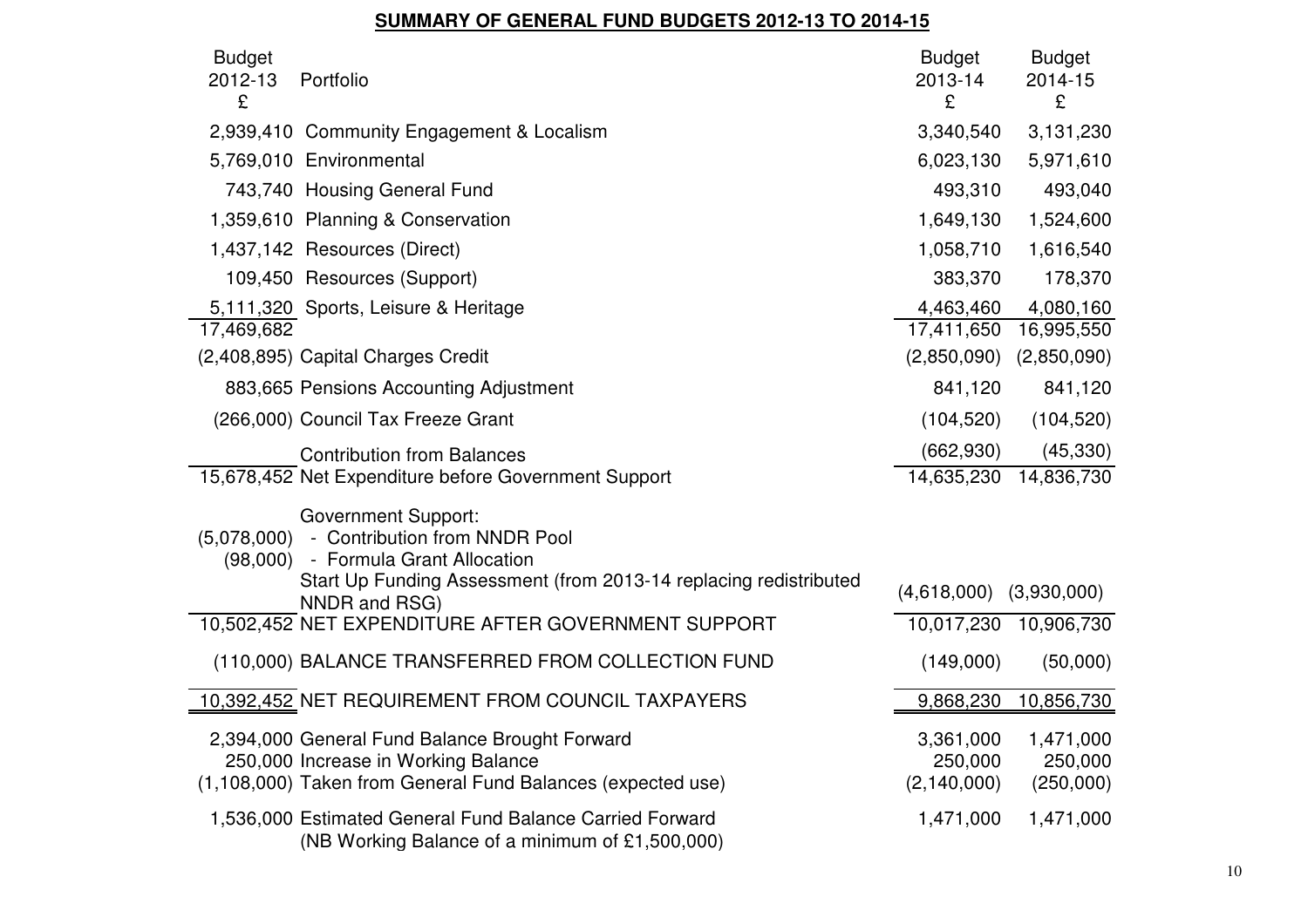# **SUMMARY OF GENERAL FUND BUDGETS**

# **WHERE COSTS ARE SUBSEQUENTLY RECHARGED TO OTHER SERVICES**

| <b>Budget</b><br>2012-13 | <b>Portfolio</b>                                                                         | <b>Budget</b><br>2013-14                | <b>Estimate</b><br>2014-15 |
|--------------------------|------------------------------------------------------------------------------------------|-----------------------------------------|----------------------------|
| £                        |                                                                                          | £                                       | £                          |
| 2,540,415                | <b>Community Engagement &amp; Localism</b>                                               | 2,413,540                               | 2,412,740                  |
| 210,500                  | Environmental                                                                            | 162,020                                 | 162,020                    |
| 120,020                  | <b>Housing General Fund</b>                                                              | 246,160                                 | 246,270                    |
| 425,140                  | <b>Planning &amp; Conservation</b>                                                       | 411,670                                 | 411,670                    |
| 39,930                   | Resources (Direct)                                                                       | $103,810 -$<br>$\overline{\phantom{a}}$ | 69,660                     |
| 4,699,660                | Resources (Support)                                                                      | 4,771,950                               | 4,740,750                  |
| 8,035,665                | TOTAL OF COSTS RECHARGED TO DIRECT SERVICES AND<br><b>INCLUDED WITHIN THOSE SERVICES</b> | 7,901,530                               | 7,903,790                  |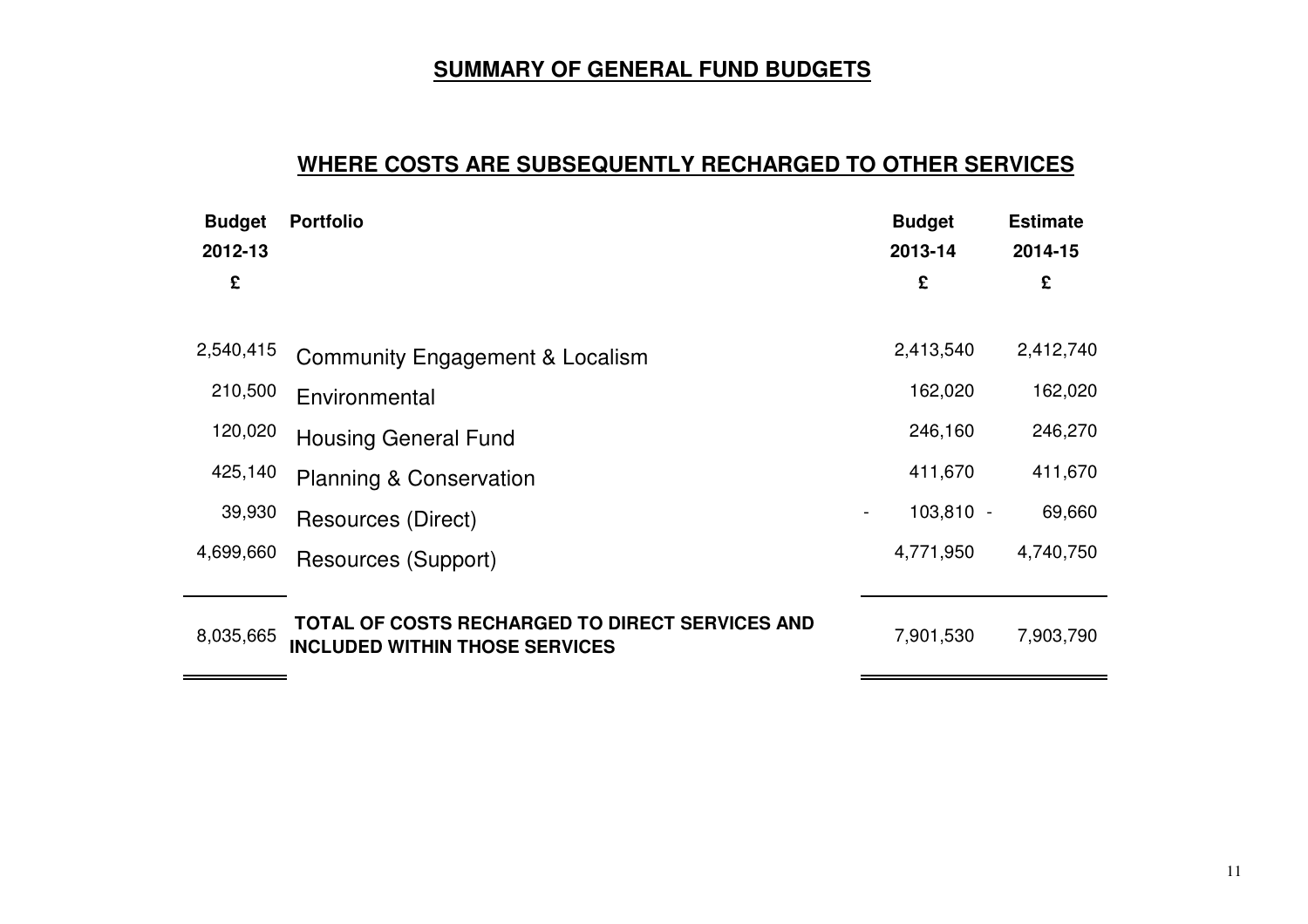# **Community Engagement & Localism Portfolio**

| <b>Budget</b> | Cost          |                                            | <b>Budget</b> | <b>Budget</b> |
|---------------|---------------|--------------------------------------------|---------------|---------------|
| 2012-13       | <b>Centre</b> | <b>Direct Services</b>                     | 2013-14       | 2014-15       |
| £             |               |                                            | £             | £             |
| 214,150       | 1205          | <b>Community Protection</b>                | 200,620       | 200,620       |
| 271,995       | 1210          | <b>CCTV</b>                                | 245,050       | 245,050       |
| 842,585       | 1215          | Members                                    | 745,750       | 745,750       |
| 31,660        | 1220          | <b>Civic Activities</b>                    | 7,660         | 7,660         |
| 40,240        | 1222          | Mayoralty                                  | 191,720       | 191,720       |
| 28,840        | 1225          | <b>Town Twinning</b>                       | 15,830        | 20,830        |
| 273,570       | 1230          | Elections                                  | 163,730       | 253,100       |
| 195,350       | 1235          | <b>Electoral Registration</b>              | 189,950       | 189,950       |
| (75, 270)     | 1575          | Licensing                                  | (24, 920)     | (24, 850)     |
| (53, 770)     | 1580          | Hackney Carriages & Private Hire           | (7, 560)      | (7,560)       |
| (146, 700)    | 1585          | Market                                     | (188, 210)    | (188,080)     |
| 9,995         | 2635          | Nomansland Common                          | 15,640        | 15,640        |
| 8,315         | 2640          | <b>Bricketwood Common</b>                  | 13,920        | 13,920        |
| (71, 150)     | 2800          | Cemeteries                                 | (83, 830)     | (83, 830)     |
| (8,065)       | 2810          | <b>West Herts Crematorium</b>              | 2,950         | 2,950         |
| 5,970         | 2820          | <b>Closed Churchyards</b>                  | 6,090         | 6,090         |
| 18,310        | 2900          | <b>Jubilee Restaurant</b>                  | 8,950         | 8,950         |
| 19,355        | 2910          | Jubilee Centre                             | 8,140         | 8,140         |
| 158,550       | 3056          | Development & Tourism                      | 228,940       | 228,940       |
| 191,305       | 3062          | <b>Tourist Information Centre</b>          | 157,430       | 157,430       |
| 31,380        | 3510          | Scrutiny                                   | 37,300        | 37,300        |
| 998,860       | 3540          | Democratic Represent & Management          | 917,690       | 910,180       |
| 540,080       | 5015          | <b>Grants &amp; Subsidies</b>              | 650,790       | 580,790       |
| 124,480       | 5060          | Partnership & Engagement                   | 119,920       | 104,920       |
| 41,060        | 5062          | <b>Local Services Hub</b>                  | 120,190       | 120,190       |
| 30,680        | 5075          | <b>Land Charges</b>                        | 38,300        | 38,300        |
| 101,410       | 5080          | <b>Emergency Planning/Resilience</b>       | 79,550        | 79,550        |
| 84,810        | 6000          | <b>Public Transport</b>                    | 76,840        | 76,840        |
| 61,050        | 6005          | <b>Taxi Voucher Scheme</b>                 | 62,270        | 62,270        |
| 49,340        | 6010          | <b>Transport Strategy</b>                  | 67,140        | 37,140        |
| 160,915       | 6020          | <b>Roads Amenity Functions</b>             | 229,430       | 229,430       |
| 50,080        | 6030          | Verge Maintenance                          | 96,380        | 96,380        |
| (1,609,790)   | 6035          | <b>Car Parks Contract</b>                  | (1,670,920)   | (1,670,920)   |
| 158,665       | 6040          | Car Parks Administration                   | 142,460       | 142,170       |
| 91,240        | 6045          | Russell Avenue/Drovers Way Car             | 206,450       | 206,450       |
| (125, 155)    | 6050          | <b>Civic Centre Car Park</b>               | (129,070)     | (129,070)     |
| 110,910       | 6055          | Fee Paying Car Parks                       | 135,310       | 135,310       |
| (23, 640)     | 6060          | <b>Leased Car Parks</b>                    | (21, 910)     | (21, 910)     |
| 14,780        | 6065          | <b>Free Car Parks</b>                      | 17,590        | 17,590        |
| 2,140         | 6070          | Lydekker Car Park                          | 0             | 0             |
| 2,848,530     |               | <b>Net Budget</b>                          | 3,073,560     | 3,045,330     |
|               |               | Less funding from reserves                 | (15,000)      | 0             |
|               |               | <b>Net Budget for Community</b>            |               |               |
|               |               | <b>Engagement &amp; Localism Portfolio</b> | 3,058,560     | 3,045,330     |
|               |               |                                            |               |               |
|               |               | Costs reallocated to other services        |               |               |
| 480,740       | 1245          | <b>Democratic Services</b>                 | 473,630       | 473,540       |
| 884,210       | 5500          | <b>Central Offices</b>                     | 875,930       | 875,930       |
| 594,580       | 5545          | Legal                                      | 588,070       | 588,070       |
| 242,320       | 5560          | <b>Property and Asset Management</b>       | 380,260       | 379,550       |
| 160,170       | 6400          | Infrastructure                             | 95,650        | 95,650        |
| 178,395       | 6405          | <b>Technical Services</b>                  | 0             | 0             |
| 2,540,415     |               |                                            | 2,413,540     | 2,412,740     |
| (2,540,415)   |               | Recharge to other services                 | (2, 413, 540) | (2, 412, 740) |
| 0             |               |                                            | 0             | 0             |
|               |               | <b>Special Reserve</b>                     |               |               |
| 90,880        | 6100          | <b>Decriminalised Parking</b>              | 266,980       | 85,900        |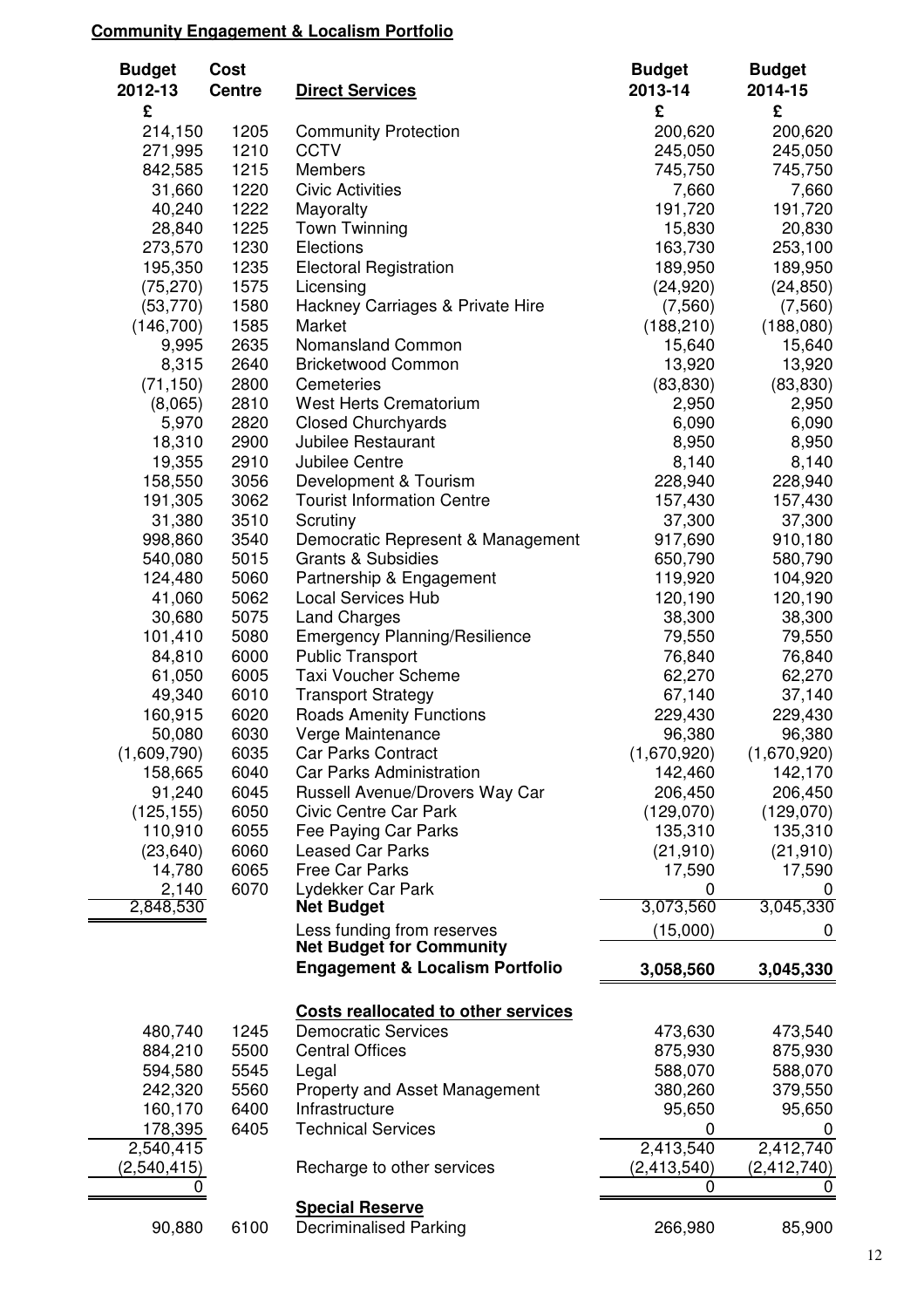# **Environmental Portfolio**

| <b>Budget</b><br>2012-13<br>£ | Cost<br><b>Centre</b> | <b>Direct Services</b>                     | <b>Budget</b><br>2013-14<br>£ | <b>Budget</b><br>2014-15<br>£ |
|-------------------------------|-----------------------|--------------------------------------------|-------------------------------|-------------------------------|
| 165,370                       | 1500                  | <b>Environmental Services Administra</b>   | 191,630                       | 194,240                       |
| 275,515                       | 1505                  | <b>Environmental Protection</b>            | 405,910                       | 376,140                       |
| 385,180                       | 1520                  | Food & Health Safety                       | 359,120                       | 359,660                       |
| 95,560                        | 1530                  | <b>Pest Control</b>                        | 56,210                        | 56,210                        |
| 239,750                       | 1535                  | <b>Public Conveniences</b>                 | 256,440                       | 256,440                       |
| 48,930                        | 1540                  | <b>Animal Welfare</b>                      | 40,610                        | 40,610                        |
| 23,910                        | 1545                  | <b>Removal of Abandoned Vehicles</b>       | 19,630                        | 19,630                        |
| 1,244,460                     | 1555                  | Recycling                                  | 1,298,470                     | 1,298,520                     |
| 1,683,650                     | 1560                  | <b>Refuse Collection</b>                   | 1,746,940                     | 1,746,990                     |
| 1,325,930                     | 1565                  | <b>Street Cleansing</b>                    | 1,321,740                     | 1,321,740                     |
| 68,920                        | 1570                  | <b>Cleaner District</b>                    | 69,410                        | 69,410                        |
| 32,400                        | 2600                  | <b>Parks Administration</b>                | 33,050                        | 33,050                        |
| (6, 165)                      | 2605                  | Allotments                                 | (8, 160)                      | (8, 160)                      |
| 17,900                        | 2610                  | <b>Clarence Park</b>                       | 26,080                        | 26,080                        |
| 64,060                        | 2615                  | <b>Other Open Spaces</b>                   | 96,640                        | 76,640                        |
| 36,180                        | 2620                  | <b>Gardens &amp; Flower Beds</b>           | 36,900                        | 36,900                        |
| 27,495                        | 2625                  | Playgrounds                                | 27,070                        | 27,070                        |
| 6,490                         | 2630                  | <b>Central Nursery</b>                     | 8,990                         | 8,990                         |
| 17,600                        | 2645                  | <b>Railway Trails</b>                      | 18,710                        | 18,710                        |
| 495                           | 2650                  | Verulamium & Westminster Lodge             | (1,300)                       | (1,300)                       |
| 15,380                        | 2655                  | <b>Rothamsted Park</b>                     | 14,040                        | 14,040                        |
|                               |                       | <b>Net Budget for Environmental</b>        |                               |                               |
| 5,769,010                     |                       | <b>Portfolio</b>                           | 6,018,130                     | 5,971,610                     |
|                               |                       | <b>Costs reallocated to other services</b> |                               |                               |
| 210,500                       | 6410                  | Landscape Architect, Arborists             | 167,020                       | 162,020                       |
| 0                             |                       | Less funding from reserves                 | (5,000)                       | 0                             |
| (210,500)                     |                       | Recharge to other services                 | (162, 020)                    | (162,020)                     |
| O                             |                       |                                            | $\mathbf 0$                   | $\overline{0}$                |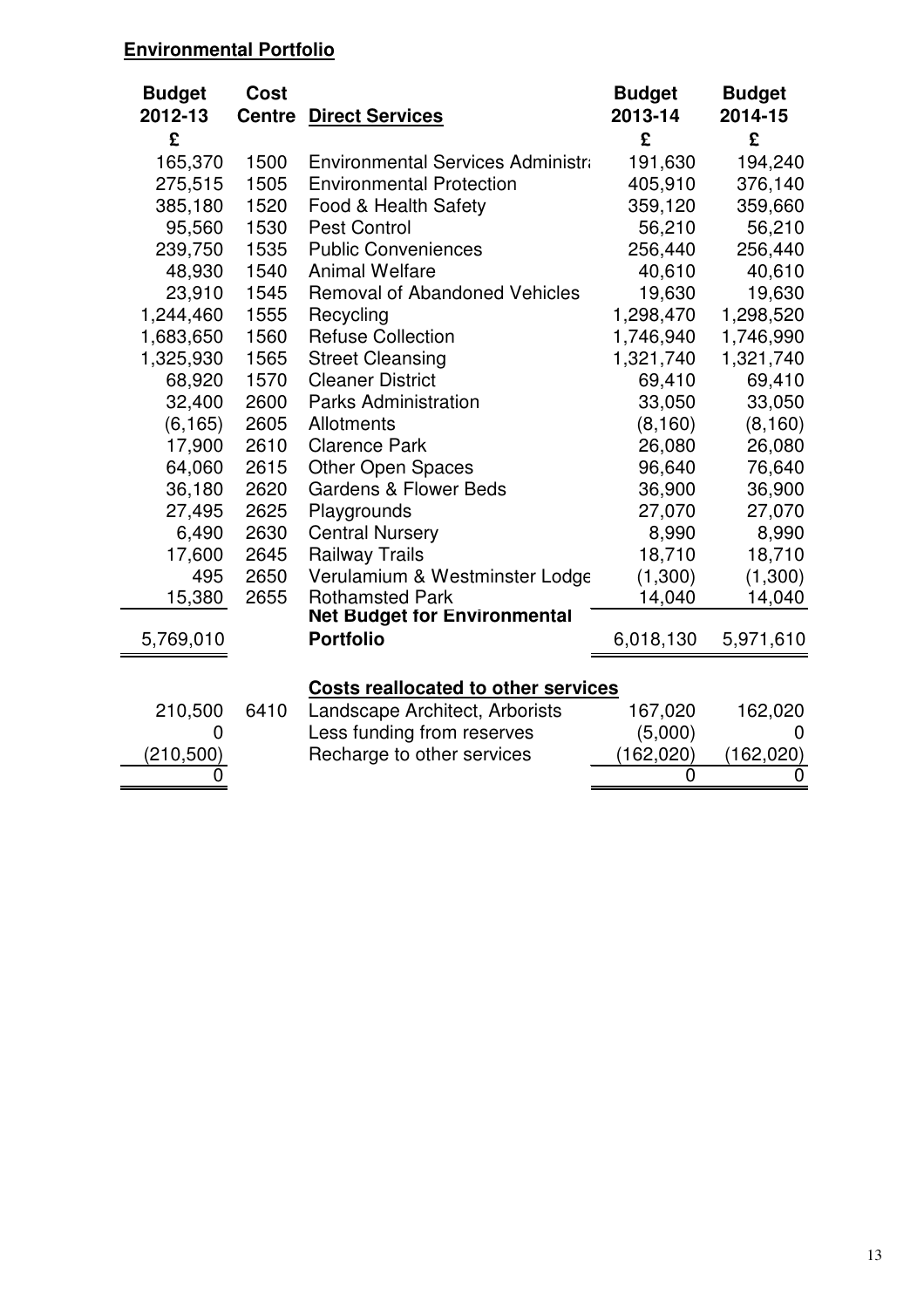# **Housing Services Portfolio (General Fund)**

| <b>Budget</b><br>2012-13<br>£ | <b>Cost</b><br><b>Centre</b> | <b>Direct Services</b>                                                           | <b>Budget</b><br>2013-14<br>£ | <b>Budget</b><br>2014-15<br>£ |
|-------------------------------|------------------------------|----------------------------------------------------------------------------------|-------------------------------|-------------------------------|
| 16,630                        | 1525                         | Houses in Multiple Occupation                                                    |                               |                               |
| (114,060)                     | 2000                         | <b>Mobile Home Sites</b>                                                         | (118, 790)                    | (118,790)                     |
| (6, 140)                      | 2010                         | <b>Sundry Properties</b>                                                         | (8,340)                       | (8,340)                       |
| 340,000                       | 2020                         | Homelessness                                                                     | 349,520                       | 349,250                       |
| 148,610                       | 2030                         | <b>Grounds Maintenance</b>                                                       | 127,640                       | 127,640                       |
| 0                             | 2040                         | <b>Home Renovation Grants</b>                                                    |                               | $\Omega$                      |
| 179,740                       | 2050                         | <b>Rent Allowances</b>                                                           | 211,100                       | 211,100                       |
| 105,130                       | 2051                         | <b>Rent Rebates</b>                                                              | (165,000)                     | (165,000)                     |
| 73,740                        | 2065                         | Affordable Housing                                                               | 97,180                        | 97,180                        |
| 90                            | 2090                         | <b>Leased Properties</b>                                                         |                               | $\Omega$                      |
| 743,740                       |                              | <b>Net Budget for Housing</b><br><b>Portfolio</b>                                | 493,310                       | 493,040                       |
|                               |                              | <b>Costs reallocated to the</b><br><b>Housing Investment</b><br><b>Programme</b> |                               |                               |
| 120,020                       | 2040                         | <b>Home Renovation Grants</b>                                                    | 129,270                       | 129,270                       |
| 99,770                        | 5055                         | Benefits Investigation                                                           | 116,890                       | 117,000                       |
| (219, 790)                    |                              | Recharge to the HIP & other<br>services                                          | (246, 160)                    | (246, 270)                    |
|                               |                              |                                                                                  | $\mathbf 0$                   | 0                             |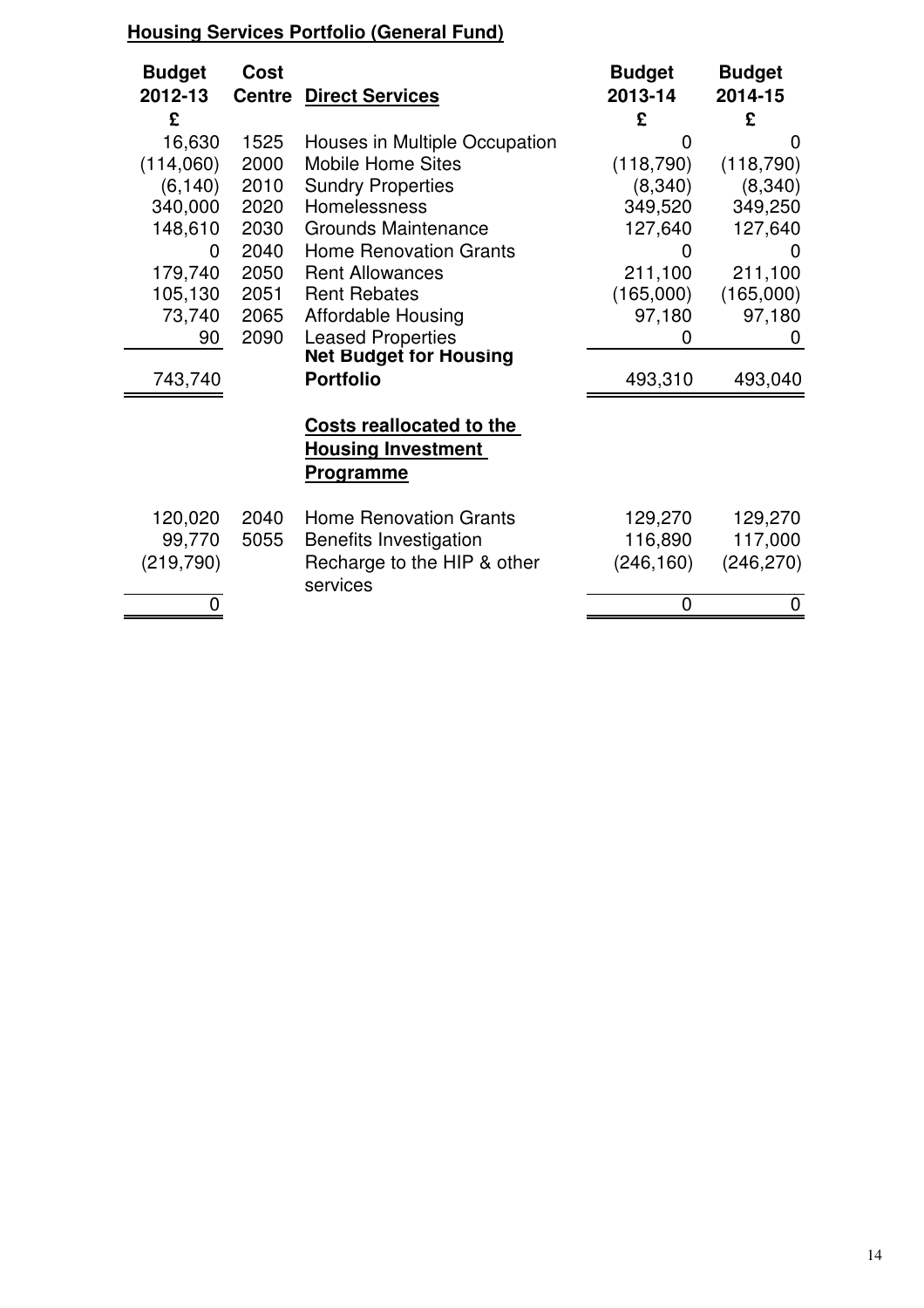# **Housing Services Portfolio HRS (Housing Revenue Account)**

| <b>Budget</b><br>2012-13<br>£'000<br><b>Income</b>                                                                                                                                                                                                                                                                              | <b>Budget</b><br>2013-14<br>£'000                                                   | <b>Estimate</b><br>2014-15<br>£'000                                                   |
|---------------------------------------------------------------------------------------------------------------------------------------------------------------------------------------------------------------------------------------------------------------------------------------------------------------------------------|-------------------------------------------------------------------------------------|---------------------------------------------------------------------------------------|
| (23,492) Rents - Dwellings (inc heating)<br>- Service Charges<br>(441)<br>(800)<br>- Garages<br>- Shops and Other<br>(435)<br>- Leaseholders<br>(324)<br>(166) Supporting People<br>(15) HRA Investment Income/Mortgage Interest<br>(191) Leaseholder Contributions to capital<br>(25,864) Total Income                         | (24, 593)<br>(454)<br>(800)<br>(316)<br>(383)<br>(166)<br>(70)<br>(176)<br>(26,958) | (25, 230)<br>(472)<br>(825)<br>(325)<br>(409)<br>(166)<br>(103)<br>(176)<br>(27, 706) |
| <b>Expenditure</b>                                                                                                                                                                                                                                                                                                              |                                                                                     |                                                                                       |
| 4,330 Supervision and Management<br>3,502 Repairs<br>238 Rents, Rates and Other Taxes<br>0 Cost of Capital<br>Major Repair Reserve - Transfer to Reserves<br>53 Garage Depreciation<br>32 Transitional Relief (Supporting People)<br>150 Payment to Government<br>211 Corporate and Democratic Costs<br>8,516 Total Expenditure | 4,840<br>3,540<br>238<br>0<br>53<br>$\mathbf 0$<br>273<br>8,944                     | 4,882<br>3,602<br>238<br>0<br>55<br>$\mathbf 0$<br>281<br>9,058                       |
| (17,348) Net surplus of services                                                                                                                                                                                                                                                                                                | (18, 014)                                                                           | (18, 648)                                                                             |
| 5,233 Interest on Self Financing Loan<br>11,000 Contribution to fund capital<br>1,115 Provision for debt repayment<br>0 Transfer to/from reserves                                                                                                                                                                               | 5,233<br>11,000<br>1,822<br>41                                                      | 5,233<br>9,666<br>3,908<br>159                                                        |
| (2,000) Balance brought forward<br>0 Transfers (In)/out                                                                                                                                                                                                                                                                         | (2,000)<br>41                                                                       | (2,000)<br>159                                                                        |
| (2,000) Balance carried forward                                                                                                                                                                                                                                                                                                 | (2,000)                                                                             | (2,000)                                                                               |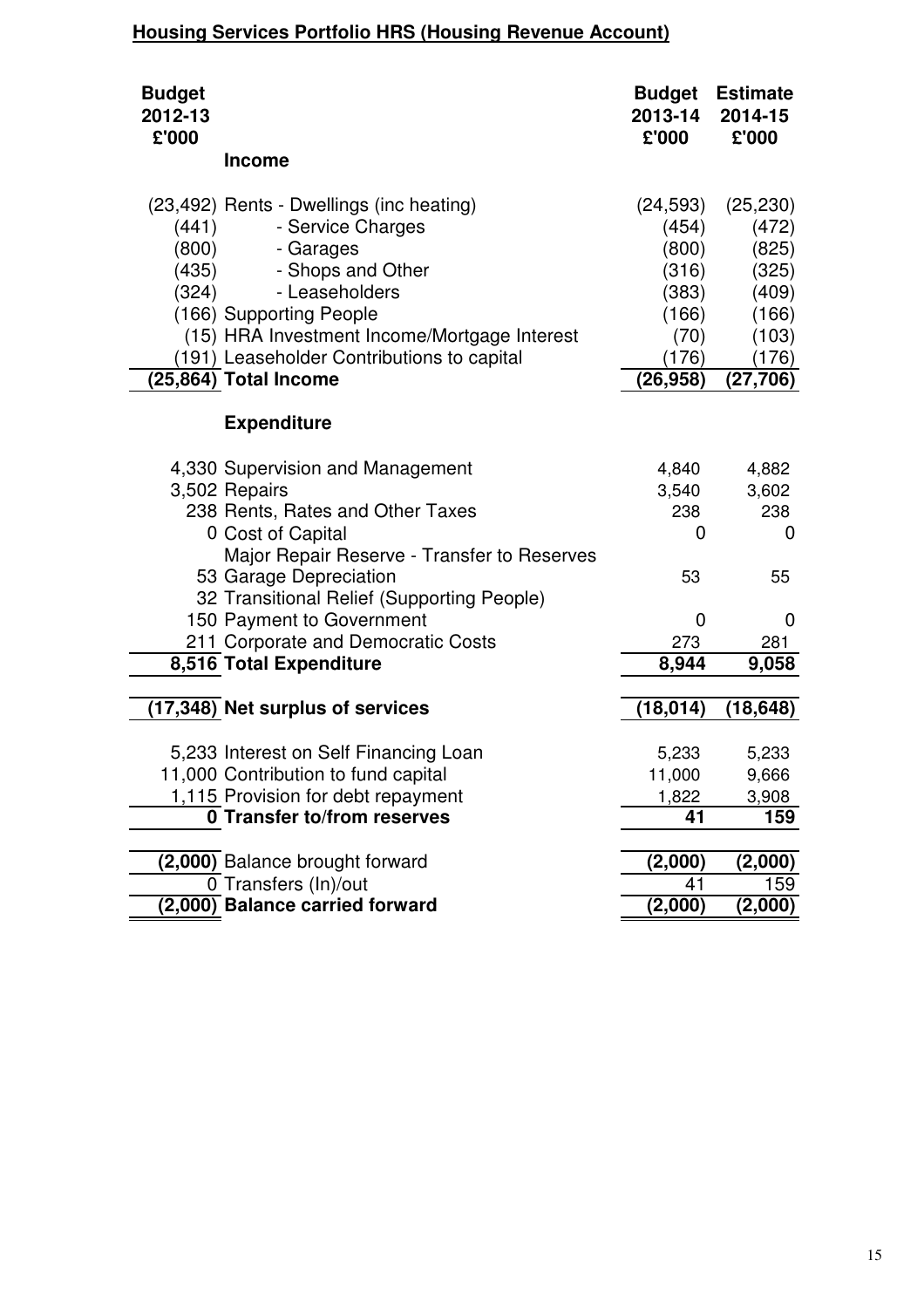# **Planning & Conservation Portfolio (General Fund)**

| <b>Budget</b><br>2012-13 | Cost | <b>Centre Direct Services</b>              | <b>Budget</b><br>2013-14 | <b>Budget</b><br>2014-15 |
|--------------------------|------|--------------------------------------------|--------------------------|--------------------------|
| £                        |      |                                            | £                        | £                        |
| (157, 570)               | 4510 | <b>Building Control</b>                    | (32,730)                 | (32,730)                 |
| 465,000                  | 4520 | <b>Spatial Planning</b>                    | 791,840                  | 667,440                  |
| 890,630                  | 4530 | Development Management                     | 775,890                  | 775,760                  |
| 101,440                  | 4550 | Design & Conservation                      | 70,940                   | 70,940                   |
| 53,110                   | 4580 | Landscape & Graphic Design                 | 36,050                   | 36,050                   |
| 7,000                    | 6025 | Drainage & Flood Prevention                | 7,140                    | 7,140                    |
|                          |      | <b>Net Budget for Planning &amp;</b>       |                          |                          |
| 1,359,610                |      | <b>Conservation Portfolio</b>              | 1,649,130                | 1,524,600                |
|                          |      | <b>Costs reallocated to other services</b> |                          |                          |

| 425,140    | 4500 Planning Technical Support | 411,670    | 411,670    |
|------------|---------------------------------|------------|------------|
| (425, 140) | Recharge to other services      | (411, 670) | (411, 670) |
|            |                                 |            |            |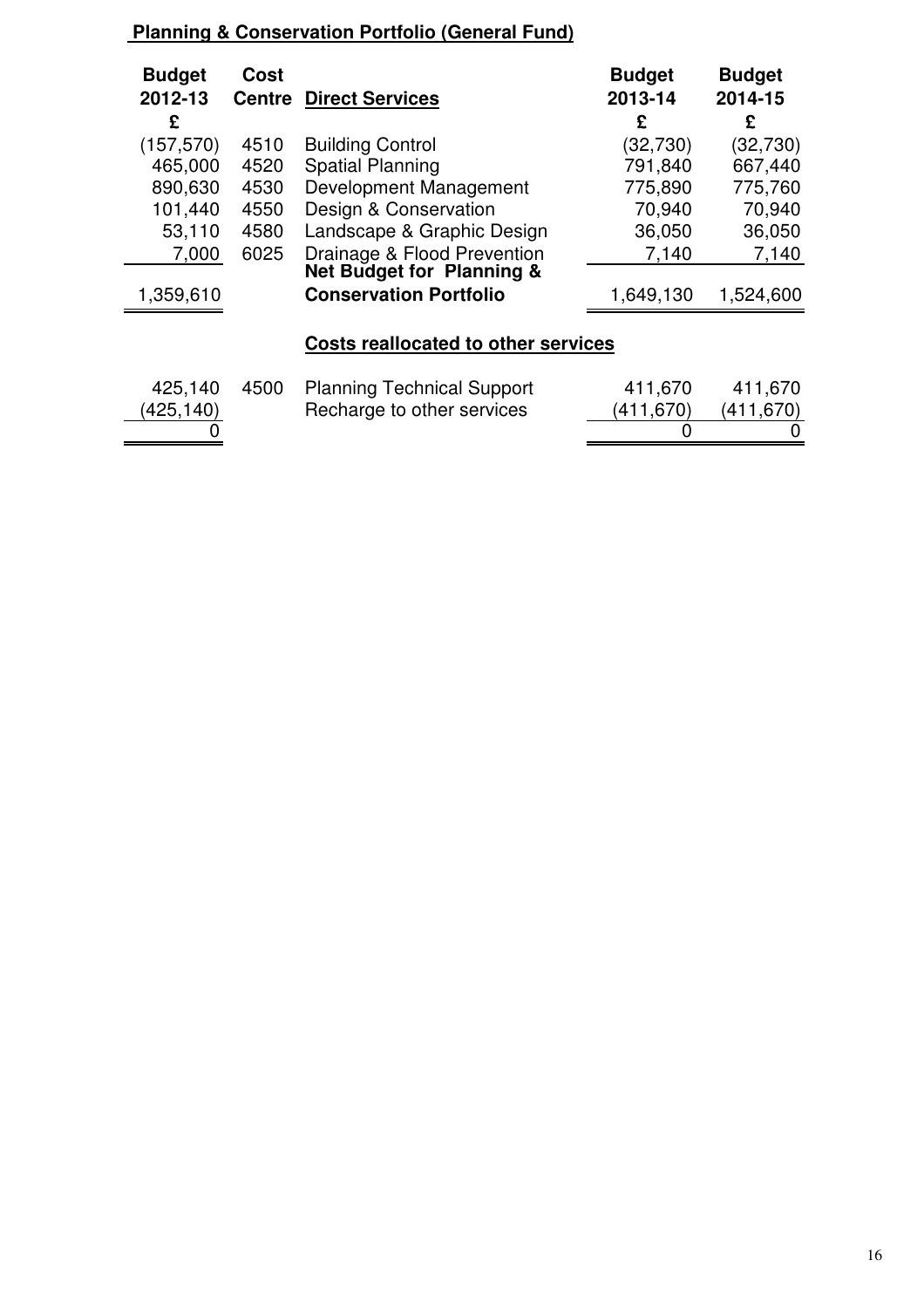# **Resources (Direct) Portfolio**

| <b>Budget</b><br>2012-13<br>£ | <b>Cost</b><br><b>Centre</b> | <b>Direct Services</b>                   | <b>Budget</b><br>2013-14<br>£ | <b>Budget</b><br>2014-15<br>£ |
|-------------------------------|------------------------------|------------------------------------------|-------------------------------|-------------------------------|
| 294,410                       | 1110                         | <b>Chief Executive</b>                   | 331,230                       | 327,730                       |
| 570,000                       | 1117                         | <b>Business Process Reengineering</b>    | 443,000                       | 191,000                       |
| 40,000                        | 1202                         | <b>Project Leadership</b>                | 18,800                        | 18,800                        |
| 128,020                       | 3520                         | <b>External Audit</b>                    | 71,290                        | 71,290                        |
| (287, 165)                    | 5000                         | <b>Corporate Property</b>                | (267, 410)                    | (287, 410)                    |
| (47, 825)                     | 5005                         | Sandridge Gate Business Centre           | (9, 150)                      | (9, 150)                      |
| (714, 740)                    | 5010                         | <b>Miscellaneous</b>                     | (941, 940)                    | (128, 240)                    |
| 423,000                       | 5011                         | Interest on Balances                     | (8,000)                       | (8,000)                       |
| 223,920                       | 5012                         | Minimum Revenue Provision                | 644,600                       | 796,100                       |
| 23,740                        | 5025                         | <b>Corporate Costs</b>                   | 12,780                        | 12,780                        |
| (81, 290)                     | 5035                         | <b>Business Rates</b>                    | (70, 800)                     | (71, 920)                     |
| 736,932                       | 5040                         | <b>Council Tax</b>                       | 788,240                       | 786,510                       |
| (81, 840)                     | 5045                         | <b>Council Tax Rebates</b>               | 0                             | 0                             |
| 0                             | 5047                         | <b>Council Tax Localisation</b>          | (685, 190)                    | (662, 860)                    |
| 209,980                       | 5050                         | <b>Benefits Administration</b>           | 721,120                       | 569,770                       |
| 0                             | 5547                         | <b>Protection from Eviction</b>          | 10,140                        | 10,140                        |
| 1,437,142                     |                              | <b>Net Budget</b>                        | 1,058,710                     | 1,616,540                     |
|                               |                              | Less funding from reserves               | (452, 600)                    |                               |
| 1,437,142                     |                              | <b>Net Budget for Resources (Direct)</b> | 606,110                       | 1,616,540                     |
|                               |                              | Costs reallocated to other services      |                               |                               |
| 7,190                         | 5030                         | <b>Recovery Administration</b>           | (103, 810)                    | (69, 660)                     |
| 132,510                       | 5520                         | <b>Corporate Printing</b>                | 0                             |                               |
| 139,700                       |                              |                                          | (103, 810)                    | (69, 660)                     |
| (139, 700)                    |                              | Recharge to other services               | 103,810                       | 69,660                        |
| 0                             |                              |                                          | 0                             | 0                             |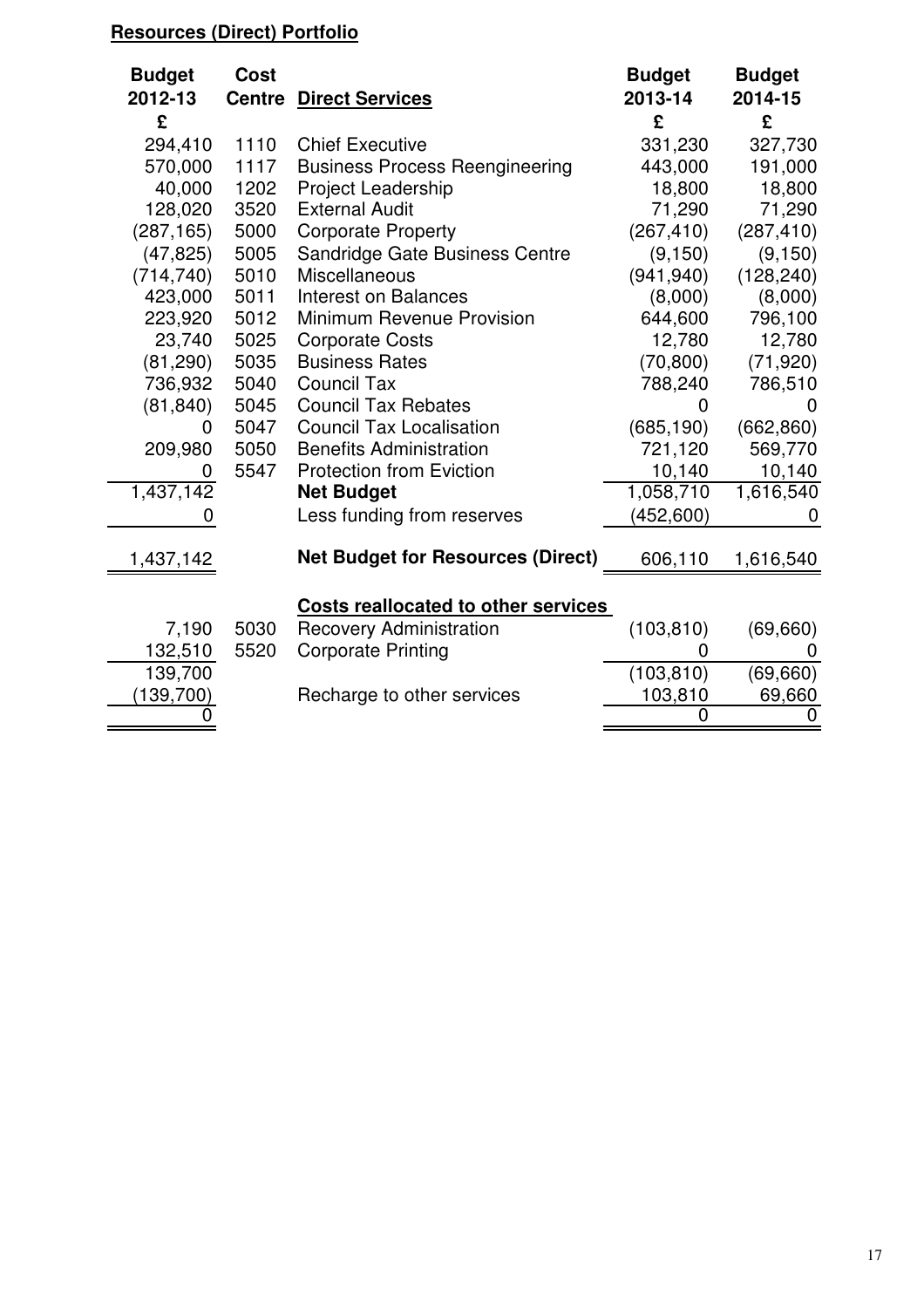# **Resources (Support) Portfolio**

| <b>Budget</b><br>2012-13<br>£ | Cost<br><b>Centre</b> | <b>Direct Services</b>                                        | <b>Budget</b><br>2013-14<br>£ | <b>Budget</b><br>2014-15<br>£ |
|-------------------------------|-----------------------|---------------------------------------------------------------|-------------------------------|-------------------------------|
| 109,450                       | 1257                  | <b>Strategic Partnership</b>                                  | 248,040                       | 133,040                       |
|                               | 1259                  | <b>Economic Dev Partnership Deliv</b>                         | 60,000                        |                               |
| 109,450                       |                       | <b>Net Budget</b>                                             | 308,040                       | 133,040                       |
| $\mathbf{0}$                  |                       | Less funding from reserves<br><b>Net Budget for Resources</b> | (115,000)                     | 0                             |
| 109,450                       |                       | (Support) Portfolio                                           | 193,040                       | 133,040                       |
|                               |                       | <b>Costs reallocated to other services</b>                    |                               |                               |
| 299,260                       | 1255                  | <b>Policy and Partnership</b>                                 | 244,920                       | 244,920                       |
| 242,110                       | 1256                  | <b>Policy and Sustainability</b>                              | 249,240                       | 249,240                       |
| 196,370                       | 1590                  | <b>Communications and Web Develo</b>                          | 203,000                       | 203,000                       |
| 174,350                       | 3500                  | <b>Internal Audit</b>                                         | 174,020                       | 166,600                       |
| 327,630                       | 5505                  | <b>HR Support Services</b>                                    | 265,810                       | 265,810                       |
| 0                             | 5512                  | <b>Print Central Code</b>                                     | 133,930                       | 133,930                       |
| 605,430                       | 5525                  | <b>Customer Service Centre</b>                                | 632,830                       | 632,830                       |
| 0                             | 5528                  | <b>GIS and Corporate Gazetteer</b>                            | 101,420                       | 101,420                       |
| 559,410                       | 5530                  | <b>Information Technology Service</b>                         | 826,420                       | 826,420                       |
| 103,100                       | 5535                  | <b>Office Services</b>                                        | 88,160                        | 88,160                        |
| 986,530                       | 5550                  | <b>Financial Services</b>                                     | 1,053,510                     | 1,034,760                     |
| 98,800                        | 5555                  | Procurement                                                   | 108,870                       | 108,870                       |
| 314,090                       | 5565                  | <b>Human Resources</b>                                        | 322,990                       | 317,960                       |
| 0                             | 5568                  | Apprenticeships                                               | 45,000                        | 15,000                        |
| 389,370                       | 5570                  | <b>IT Management Services</b>                                 | 397,160                       | 397,160                       |
| 403,210                       | 5575                  | IT Support & Maintenance Note 1                               |                               |                               |
| 4,699,660                     |                       |                                                               | 4,847,280                     | 4,786,080                     |
|                               |                       | Less funding from reserves                                    | (75, 330)                     | (45, 330)                     |
| (4,699,660)                   |                       | Recharge to other services                                    | (4,771,950)                   | (4,740,750)                   |
|                               |                       |                                                               |                               |                               |

Note 1 IT support and maintenance budgets returned to service areas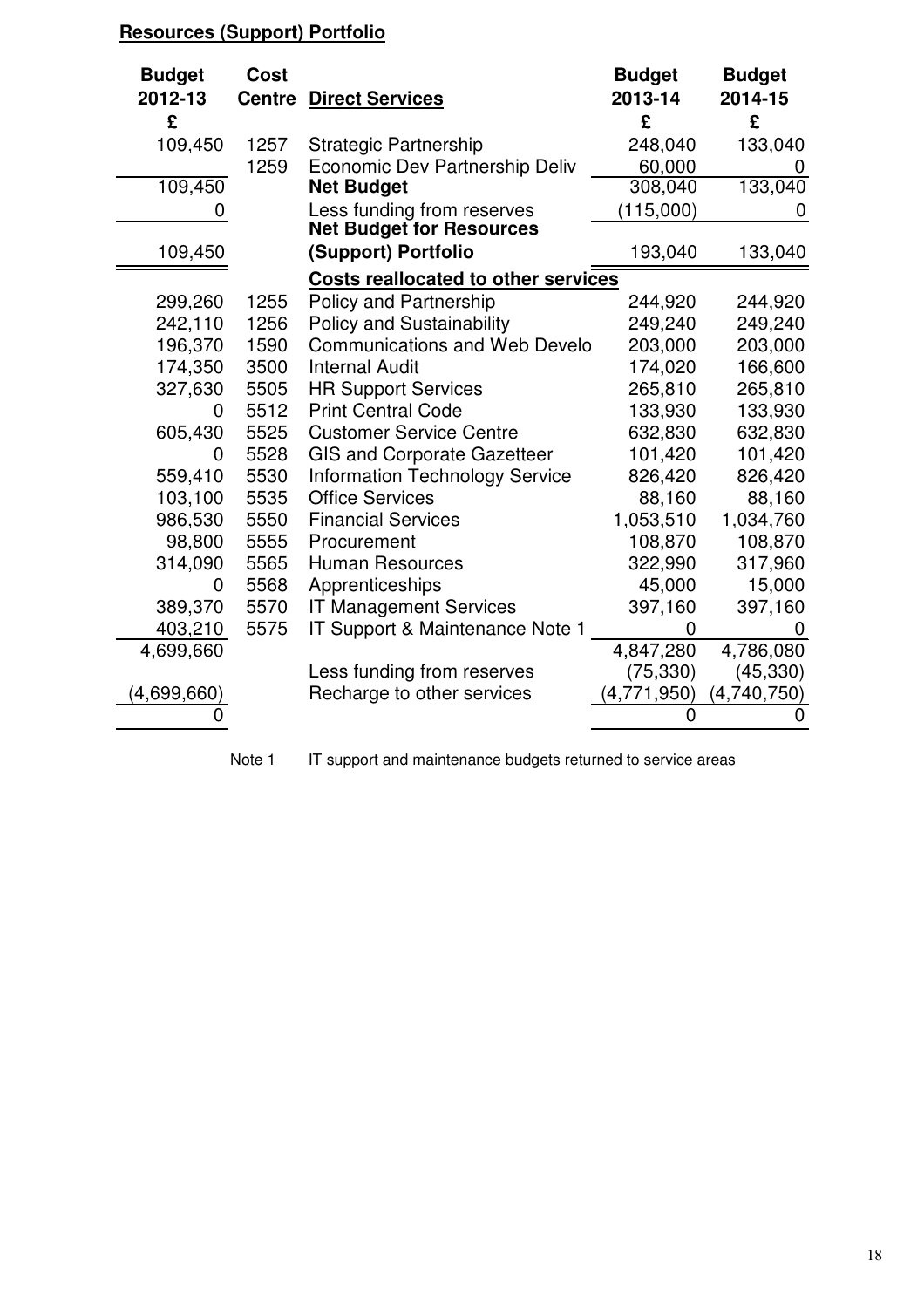# **SPORT & LEISURE PORTFOLIO**

| <b>Budget</b><br>2012-13 | Cost<br><b>Centre</b> | <b>Direct Services</b>              | <b>Estimate</b><br>2013-14 | <b>Estimate</b><br>2014-15 |
|--------------------------|-----------------------|-------------------------------------|----------------------------|----------------------------|
| £                        |                       |                                     | £                          | £                          |
| 1,041,250                | 2500                  | Leisure Management Contract         | 775,130                    | 775,130                    |
| 0                        | 2505                  | St Albans Arts Sports & Health      | 22,080                     | 22,080                     |
| 948,560                  | 2510                  | Leisure Administration              | 814,710                    | 814,850                    |
| 972,955                  | 2700                  | <b>Grounds Maintenance Contract</b> |                            | 1,003,560 1,003,560        |
| 22,260                   | 2705                  | Sports Administration               | 22,700                     | 22,700                     |
| $-7,325$                 | 2710                  | Harpenden Indoor Bowls Rink         | $-7,520$                   | $-7,520$                   |
| 715,350                  | 2715                  | Westminster Lodge Leisure Centre    | 130,780                    | $-251,500$                 |
| 45,370                   | 2720                  | Verulamium Running Track            | 50,670                     | 50,670                     |
| 75,530                   | 2725                  | Harpenden Swimming Pool             | 78,730                     | 78,730                     |
| 208,235                  | 2730                  | Harpenden Sports Centre             | 165,020                    | 165,020                    |
| 75,035                   | 2735                  | Leisure Buildings General           | 97,220                     | 97,220                     |
| 16,040                   | 2745                  | <b>Batchwood Tennis Centre</b>      | 94,810                     | 96,810                     |
| 6,560                    | 2750                  | <b>Batchwood Golf Course</b>        | 1,780                      | 1,780                      |
| 25,670                   | 2755                  | London Colney Recreation Centre     | 26,670                     | 26,670                     |
| 38,740                   | 2920                  | Alban Arena                         | 183,030                    | 183,030                    |
| 100,935                  | 2930                  | <b>Maltings Arts Theatre</b>        | 80,330                     | 80,330                     |
| 34,430                   | 2940                  | Harpenden Public Hall               | 37,480                     | 37,480                     |
| 8,750                    | 2950                  | Marlborough Club                    | 8,950                      | 8,950                      |
| 10,220                   | 3000                  | <b>Arts Development</b>             | 5,520                      | 5,520                      |
| $-41,475$                | 3004                  | <b>Town Hall</b>                    | $-32,210$                  | $-32,210$                  |
| 387,020                  | 3012                  | Heritage Administration             | 461,070                    | 461,180                    |
| 100,605                  | 3016                  | Verulamium Museum                   | 104,210                    | 104,210                    |
| 139,260                  | 3020                  | Museum of St Albans                 | 146,600                    | 146,600                    |
| 14,875                   | 3024                  | <b>Historic Buildings</b>           | 15,340                     | 15,340                     |
| 51,570                   | 3028                  | <b>Field Archaeology</b>            | 46,440                     | 46,440                     |
| 6,310                    | 3032                  | Conservation                        | 6,430                      | 6,430                      |
| 77,290                   | 3036                  | Curatorial                          | 70,180                     | 70,180                     |
| 21,280                   | 3040                  | Design & Display                    | 17,620                     | 17,620                     |
| 21,465                   | 3048                  | Education                           | 38,860                     | 35,590                     |
| $-2,590$                 | 3052                  | <b>Finds Liaison</b>                | $-2,730$                   | $-2,730$                   |
| $-2,855$                 | 3054                  | East of England Conservator         | $\mathbf 0$                | $\mathbf 0$                |
| 5,111,320                |                       |                                     | 4,463,460 4,080,160        |                            |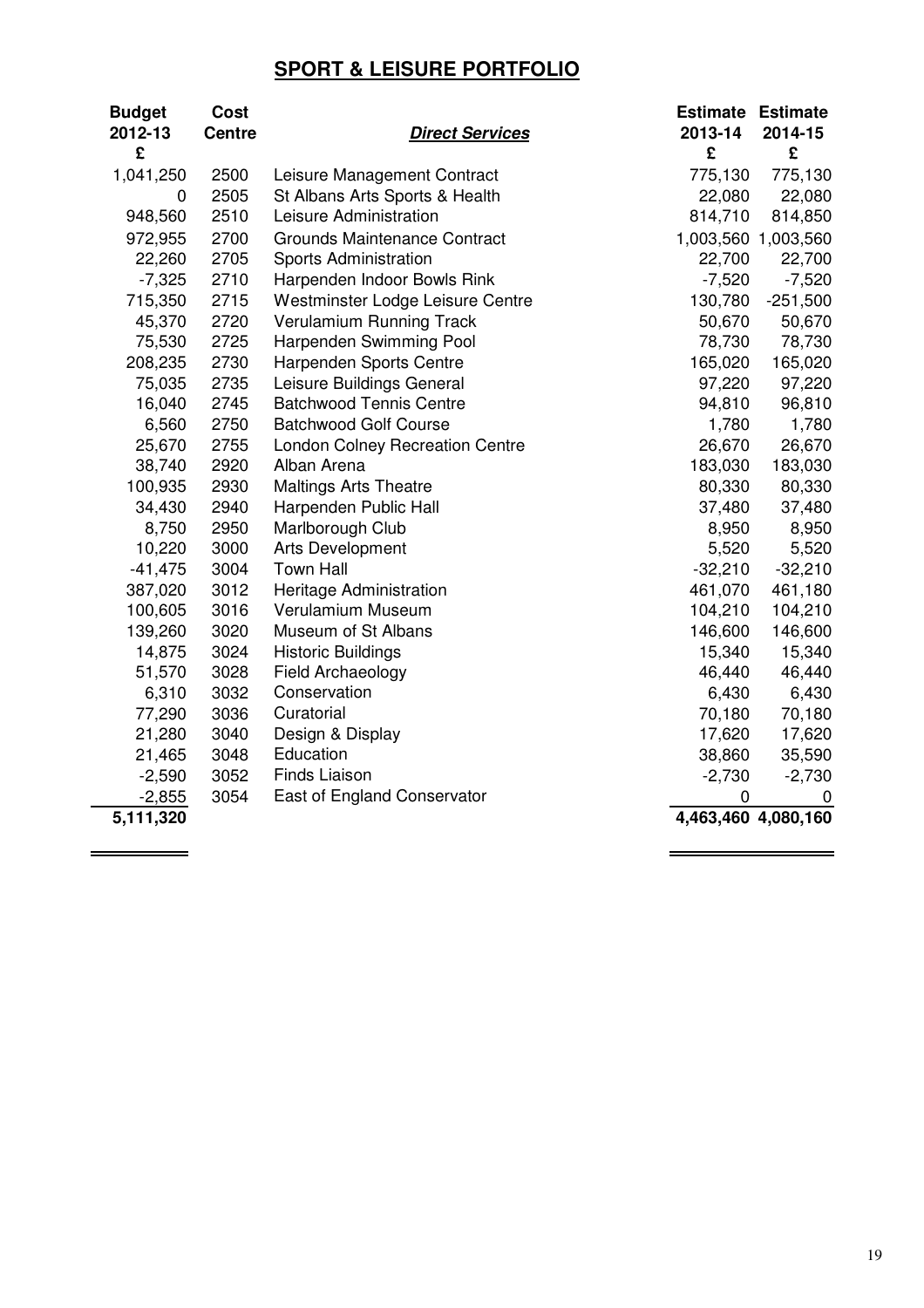# **FEES AND CHARGES**

Council on 24<sup>th</sup> November 2010 agreed, in adopting the recommendations of an Overview and Scrutiny Task and Finish Group on charging to adopt the following principles:

- Charges for Council services should normally cover costs unless prohibited by statute.
- Exceptions to this principle could be made when any charge, or change to a charge, might be seen to be unfair or unjust.
- Exceptions could also be made for reasons of Council policy or practicality e.g. hardship criteria.
- Increases to charges should be subject to a transitional period where any sudden increase would be unfair or unjust.
- The Council exists primarily for the benefit of its own residents; therefore there is a case for charging, or continuing to charge, non-residents.
- It would be acceptable to levy top up fees for better/quicker services where there is a demand and this charge does not offend principles behind charging which have already been established above.

Charges are reviewed by Services having regard to these principles and some of the key charges are listed below:

|                                                          | 2012/13         | 2013/14         | Percentage |
|----------------------------------------------------------|-----------------|-----------------|------------|
| <b>COMMUNITY ENGAGEMENT AND SUPPORT</b>                  | £               | £               | change     |
| <b>Typical parking charges</b>                           |                 |                 |            |
| Decriminalised Parking - Resident permits                | 38.00           | 38.00           | <b>NIL</b> |
| Decriminalised Parking - visitor permits                 | 35p             | 35p             | <b>NIL</b> |
| Decriminalised Parking - business permits                | 500.00          | 500.00          | <b>NIL</b> |
| Decriminalised Parking - suspension permits              | 17.00           | 17.00           | <b>NIL</b> |
| Car Park Charges                                         |                 |                 |            |
| Up to 30 mins                                            | 60 <sub>p</sub> | 60 <sub>p</sub> | <b>NIL</b> |
| Up to 1 hour                                             | 1.20            | 1.20            | <b>NIL</b> |
| Up to 2 hours                                            | 2.40            | 2.60            | 8.3%       |
| 2 to 5 hours                                             | 3.40            | 3.60            | 5.9%       |
| All day                                                  | 8.50            | 9.00            | 5.9%       |
|                                                          | 2012/13         | 2013/14         | Percentage |
| <b>Allotments and Cemeteries</b>                         | £               | £               | change     |
| Cemeteries                                               | 491.00          | 528.00          | 7.5%       |
|                                                          | 2012/13         | 2013/14         | Percentage |
| Allotments (approved one year in advance)                | £               | £               | change     |
| Full plot/Half plot                                      | 43.06 / 21.53   | 46.59 / 23.30   | 8.2%       |
| Full plot/Half plot (Reduced rate for pensioners $+$ low |                 |                 |            |
| income groups)                                           | 19.73 / 12.08   | 21.35 / 13.07   | 8.2%       |

## **Planning Fees**

Planning fees are currently set nationally but pre-planning fees are discretionary and set locally. The pre-planning fees are currently being reviewed and compared against other Hertfordshire Local Authorities and the CIPFA Benchmarking group. Changes to these fees will be agreed in consultation with the portfolio holder.

## **Fees for services managed under contract**

Fees for services managed under contract (Leisure Management and Grounds Maintenance) are retained by the contractors and determined by contract conditions. Leisure Management contract fees are mainly at the discretion of the contractor although maximum fees for certain services are determined by the Council.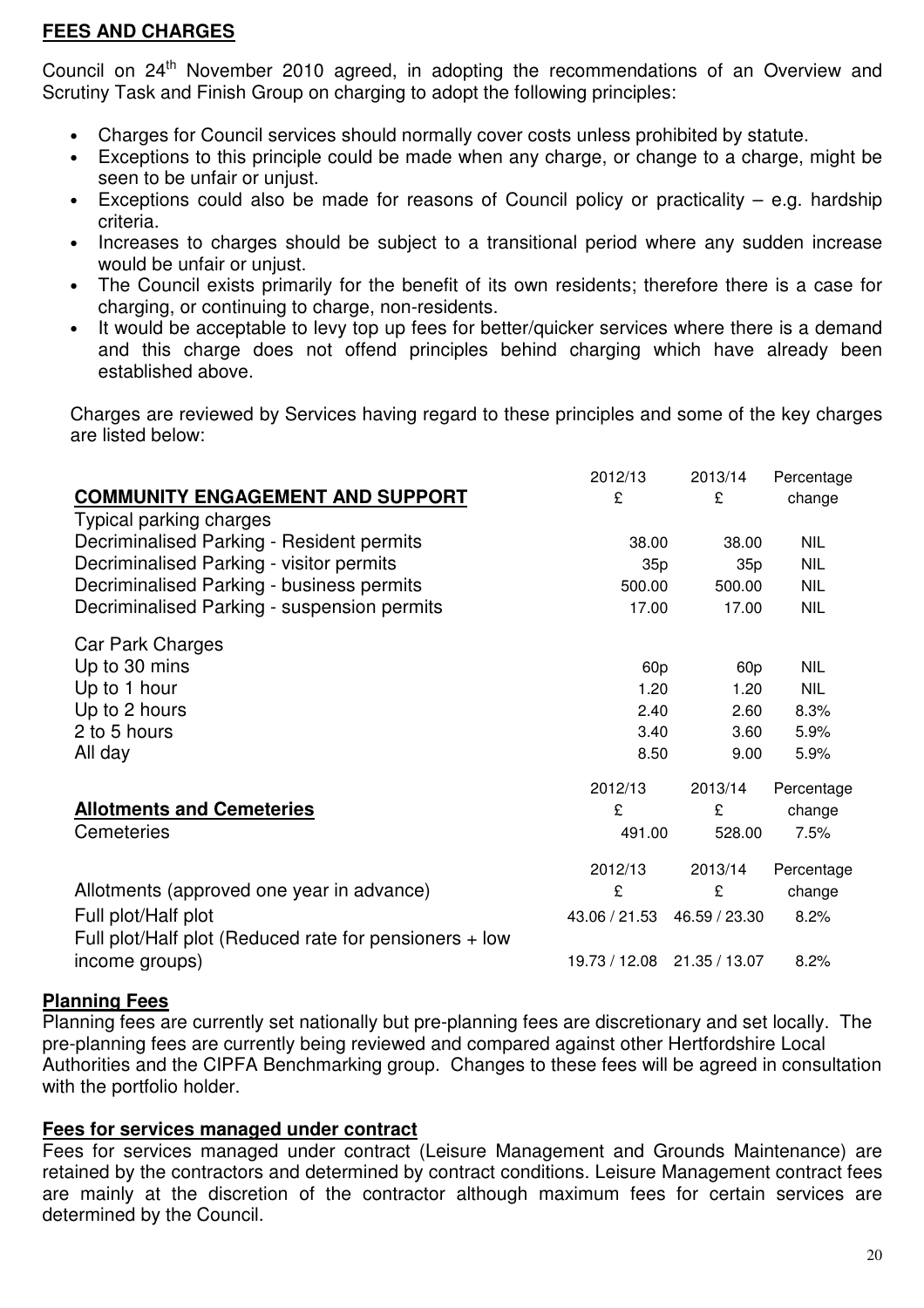# **CAPITAL PROGRAMME APPENDIX GFCA**

| <b>PORTFOLIO:</b>                                                                  | 2012/13 | 2013/14                                   | 2014/15 |
|------------------------------------------------------------------------------------|---------|-------------------------------------------|---------|
|                                                                                    | £'000   | £'000                                     | £'000   |
| <b>Community Engagement and Localism</b>                                           |         |                                           |         |
| Green Travel - Includes Electric Vehicles                                          | 12      |                                           |         |
| Cycle Routes (Includes £0.5m from HCC)                                             | 574     |                                           |         |
| <b>Bus Shelters</b>                                                                |         | 24                                        |         |
| Network St Albans (QNP)                                                            | 33      | 37                                        |         |
| Street Scene - Improvement                                                         |         | 169                                       |         |
| CCTV - Improvement - 5 Year Programme                                              | 100     | 17                                        |         |
| City Centre Public Realm enhancement                                               | 50      | 108                                       |         |
|                                                                                    | 768     | 355                                       |         |
| <b>Environment</b>                                                                 |         |                                           |         |
| Recycling:                                                                         |         |                                           |         |
| Replace Reusable Bags - Green Waste                                                |         | 20                                        |         |
| Replace Lost / Damaged Green Wheeled Bins                                          | 75      |                                           |         |
| Additional Recycling Banks to Flats (HCC 75%)<br>Bins for Flats - New Developments |         | 9                                         |         |
| <b>Improve Disabled Access</b>                                                     | 59      | 19                                        |         |
| Camp Open Space                                                                    | 6       |                                           |         |
| Verulamium Heritage Park Project                                                   | 43      | 25                                        |         |
| Air Quality Scheme - Holywell Hill and Peahen Junction                             | 14      |                                           |         |
| <b>Economic Development Inititatives</b>                                           | 25      |                                           |         |
| Investment in Renewable Energy Technologies                                        | 20      | 230                                       |         |
| Energy/water efficiency and investment in renewable technologies                   |         | 550                                       |         |
|                                                                                    | 241     | 853                                       |         |
|                                                                                    |         |                                           |         |
| <b>Planning and Conservation</b>                                                   | 7       |                                           |         |
| Document Management System                                                         |         | 0                                         |         |
| <b>Resources</b>                                                                   |         |                                           |         |
| <b>Business Improvement Programme:</b>                                             |         |                                           |         |
| Pc's Printers, Servers                                                             | 247     | 100                                       |         |
| <b>CRM Project</b>                                                                 |         |                                           |         |
| <b>FMS Replacement Systems</b>                                                     |         |                                           |         |
| Invest to Save Projects                                                            |         | 81                                        |         |
| Additional budget for maintenance/repair of assets                                 | 175     |                                           |         |
| Civic Centre office reconfiguration                                                |         | 600                                       |         |
|                                                                                    | 424     | 781                                       | 0       |
|                                                                                    |         |                                           |         |
| Sports, Leisure & Heritage                                                         |         |                                           |         |
| Harpenden Town FC - Roof Repairs                                                   |         | 10                                        |         |
| Westminster Lodge Development                                                      | 12,260  | 550                                       |         |
| Leisure Buildings - Refurbishment                                                  | 114     | 320                                       |         |
| Batchwood Golf & Tennis - Roof (Retention)<br>Cotlandswick - Council Contribution  |         | 6                                         |         |
|                                                                                    | 295     | 1,250                                     |         |
| HSC/Jubilee Refurbishment                                                          |         |                                           |         |
| Harpenden Public Hall<br>Town Hall - Refurbish Main Building                       |         | $\overline{\mathbf{c}}$<br>$\overline{9}$ |         |
| Old Town Hall - External Works                                                     |         | 22                                        |         |
| Old Town Hall - Boiler Replacement                                                 |         | 26                                        |         |
| Verulamium Museum - DDA Improvements                                               |         |                                           |         |
| Eco-Dev Initiatives Support GAF                                                    | 17      |                                           |         |
| <b>Rothamsted Park - Tennis Courts</b>                                             | 20      |                                           |         |
| Longacres Open Space (play equipment)                                              | 45      |                                           |         |
| Fleetville Open Space (play equipment)                                             | 47      |                                           |         |
| Nicholas Breakspear (Astro Turf Pitches)                                           | 84      |                                           |         |
| Batchwood Tennis Centre Note 2                                                     | 266     | 6,000                                     |         |
| Batchwood Golf & Bowls Note 2                                                      | 200     | 270                                       |         |
| New Museum and Gallery Project Note 3                                              | 0       | 450                                       | 6,050   |
|                                                                                    | 13,357  | 8,922                                     | 6,050   |
|                                                                                    |         |                                           |         |
| <b>Total Expenditure</b>                                                           | 14,798  | 10,912                                    | 6,050   |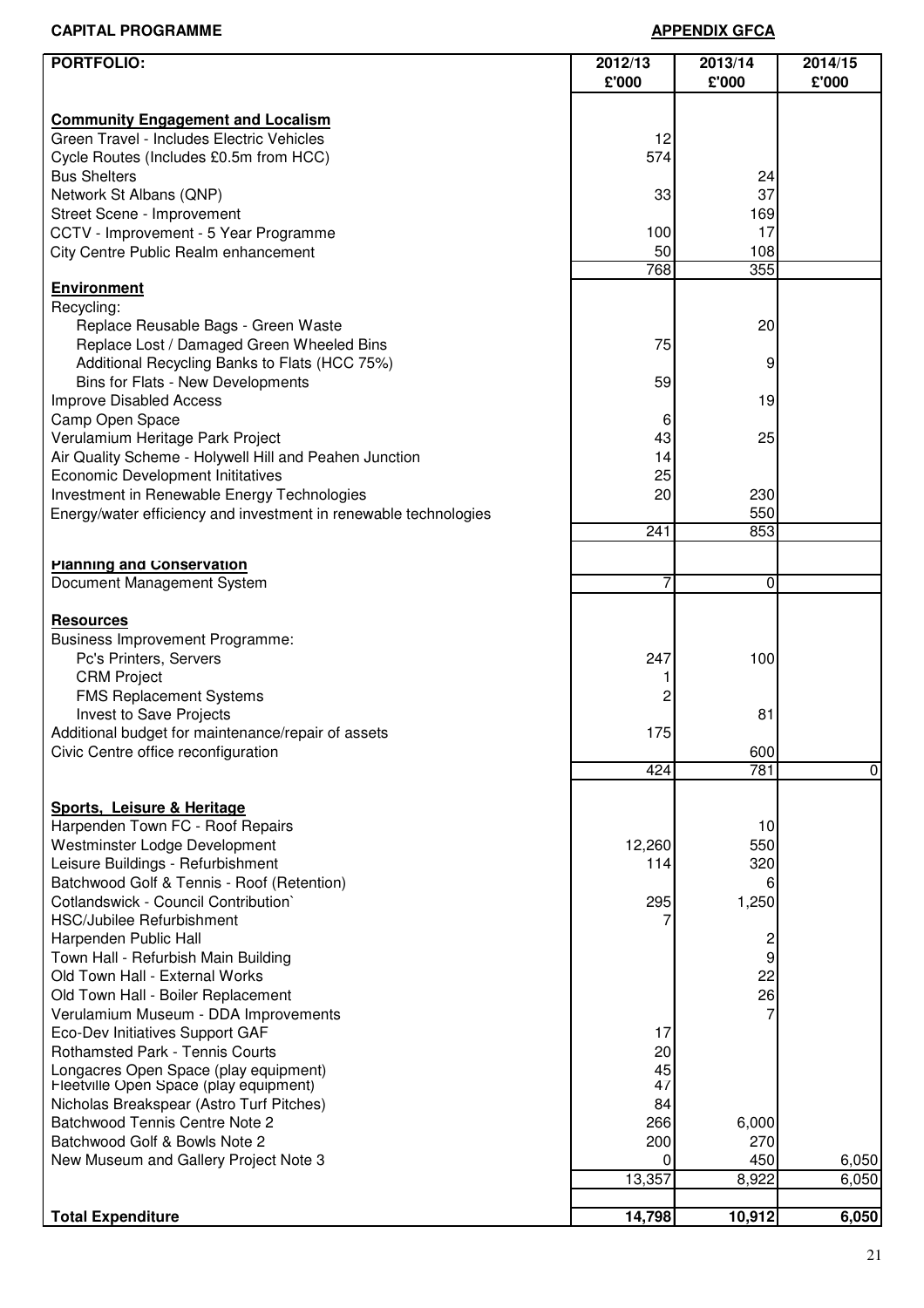|                                                                          | 2012/13   | 2013/14   | 2014/15        |
|--------------------------------------------------------------------------|-----------|-----------|----------------|
|                                                                          | £'000     | £'000     | £'000          |
| <b>Funded by</b>                                                         |           |           |                |
| Growth Area Funding                                                      | $-207$    |           |                |
| Prudential Borrowing Note 1                                              | $-12,683$ | $-3,375$  |                |
| Section 106                                                              | $-495$    | $-800$    | $-500$         |
| Revenue contribution to capital                                          | $-175$    | $-450$    | $\overline{0}$ |
| Other capital receipts and insurance settlement for Batchwood fire claim | $-504$    | $-3,204$  | $-1,500$       |
| <b>Other Grants and Contributions</b>                                    | $-734$    | -3.0831   | $-4,050$       |
| <b>Total Funding</b>                                                     | $-14,798$ | $-10,912$ | $-6,050$       |

Note 1 - Capital receipt from sale of Ridgeview and other land beside Westminster Lodge not expected until 2013-14 and will be used to repay some of the prudential borrowing.

Note 2 - Batchwood Schemes are subject to confirmation of insurance settlement and all other external funding proposals.

Note 3 - New Museum and Gallery Project subject to confirmation of funding proposals.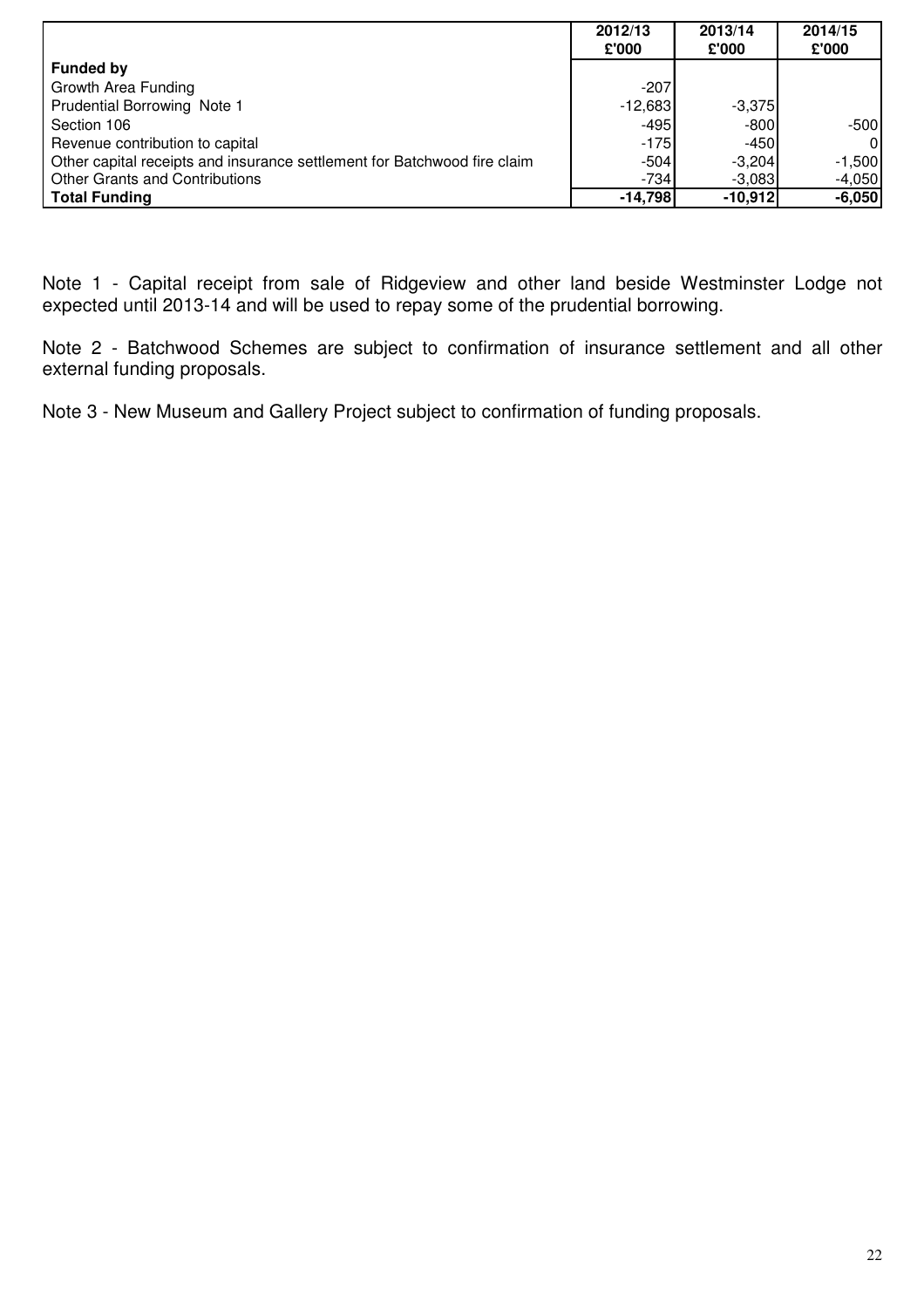#### **Housing Investment Programme**

|                                                             | 2013/14         | 2014/15             | 2015/16         |
|-------------------------------------------------------------|-----------------|---------------------|-----------------|
| <b>Scheme</b>                                               | <b>Estimate</b> | <b>Estimate</b>     | <b>Estimate</b> |
|                                                             |                 |                     |                 |
|                                                             | £'000           | £'000               | £'000           |
| <b>Ongoing and planned works</b>                            |                 |                     |                 |
| <b>Adaptations for Disabled</b>                             | 300             | 300                 | 300             |
| Asbestos Element Replacement                                | 100             | 100                 | 100             |
| Cavity / Loft Insulations                                   | 40              | 40                  | 40              |
| Chimneys                                                    | 20              | 0                   | 20              |
| <b>Communal Heating</b>                                     | 39              | 30                  | 30              |
| Fire <b>Access Improvements</b>                             |                 |                     |                 |
| - Various                                                   | 250             | 100                 | 100             |
| <b>Electrical Rewiring</b>                                  |                 |                     |                 |
| - Various (single contract)                                 | 1,006           | 994                 | 1,000           |
| Enhancements                                                | 250             | 250                 | 250             |
| Extensions to Dwellings (adaptations)                       | 70              | 70                  | 70              |
| Flat Roof Replacement                                       |                 |                     |                 |
| - Various                                                   | 584             | 452                 | 500             |
| Front door replacements                                     | 0               | 0                   | $\pmb{0}$       |
| Garage refurbishments                                       | 300             | 300                 | $\mathbf 0$     |
| <b>General and Structural</b>                               |                 |                     |                 |
| Brickwork, Gutters, Plastering etc                          | 690             | 690                 | 690             |
| Home Lift Replacements - Various                            | 20              | 20                  | 20              |
| Kitchen & Bathroom Modernisation                            |                 |                     |                 |
| - Various (single contract)                                 | 2,250           | 2,120               | 2,500           |
| - One - off replacements                                    | 270             | 250                 | 0               |
| Lift Upgrades - Various                                     | 5               | 4                   | 5               |
| <b>Pitched Roof Replacement</b>                             |                 |                     |                 |
| - Various                                                   | 1,000           | 800                 | 1,075           |
| Refuse / Recycling Stations                                 |                 |                     |                 |
| Renewal of Heating Systems                                  | 900             | 850                 | 1,200           |
| Repointing and rendering                                    | 290             | 200                 | 250             |
| Upgrade to Timber Windows (Conservation Area)               | 150             | 150                 | 150             |
| <b>UPVC Window and Door Replacement</b>                     |                 |                     |                 |
| - Various (single contract)                                 | 1,400           | 1,196               | 1,500           |
| <b>Demolition Costs</b>                                     | 215             | 440                 | 0               |
| Other enhancement schemes                                   | 851             | 644                 | 1,200           |
|                                                             |                 |                     |                 |
| Savings target (met from slippage)                          |                 | $-334$              | $-388$          |
|                                                             |                 |                     |                 |
| <b>Total HRA new budget</b>                                 | 11,000          | 9,666               | 10,612          |
| <b>Private Sector Renewal Grants</b>                        |                 |                     |                 |
| - Home Repair Assistance                                    | 50              | 50                  | 50              |
| <b>Disabled Facility Grants</b><br>$\overline{\phantom{a}}$ | 650             | 650                 | 650             |
| Home Loss Payments - Retirement Homes                       | 150             | 150                 |                 |
| Purchase of properties / Cash incentive                     | 150             | 150                 |                 |
| Improvement Grant Administration                            | 120             | 120                 | 120             |
| <b>Advances to Housing Associations</b>                     | 1,000           | 1,000               | 500             |
|                                                             |                 |                     |                 |
| <b>TOTAL - OTHER ITEMS</b>                                  | 2,120           | 2,120               | 1,320           |
| <b>TOTALS - ALL ITEMS</b>                                   | 13,120          | $\overline{11,786}$ | 11,932          |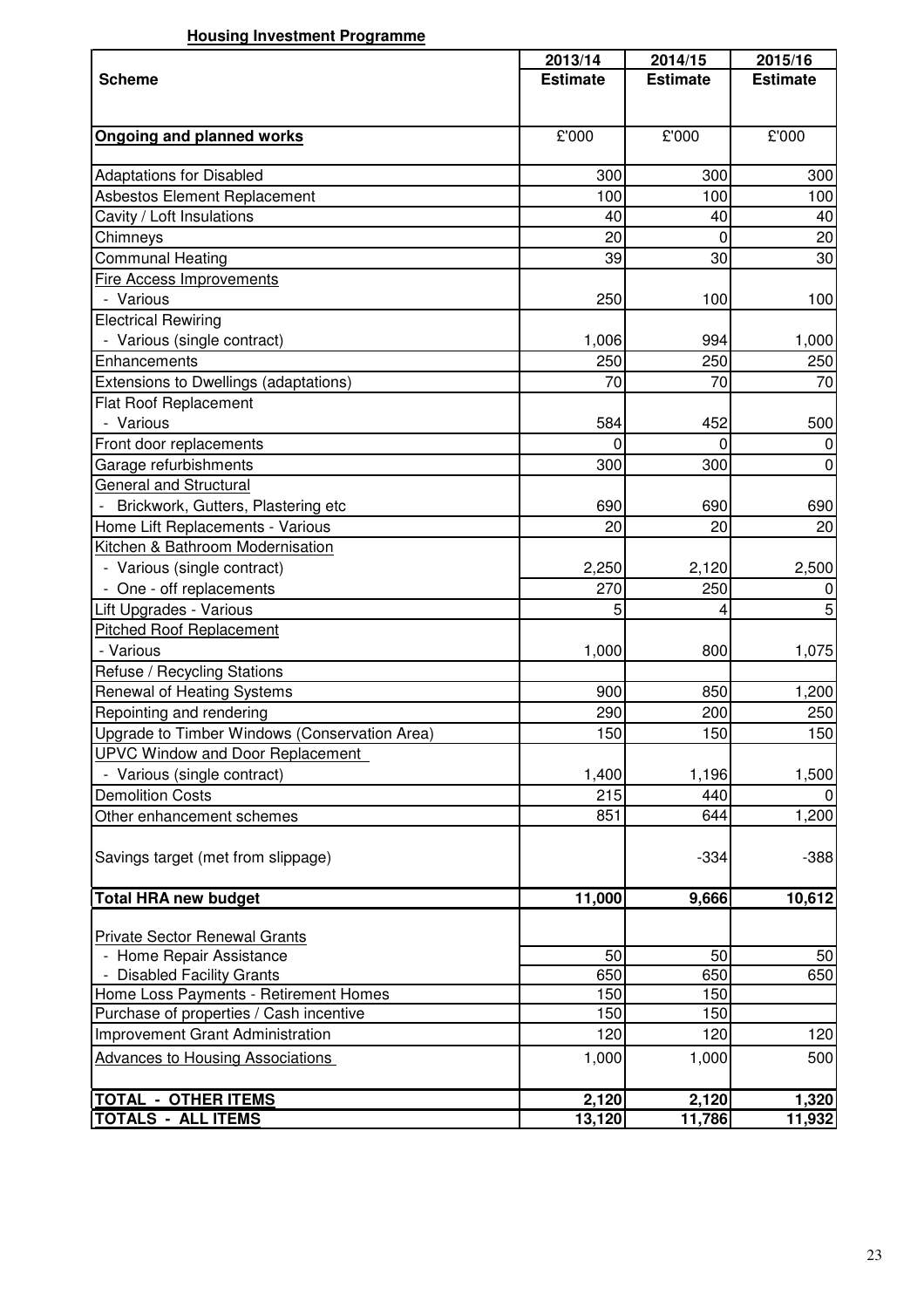### **COUNCIL TAX 2012/13 AND 2013/14**

|                                                                            | <b>Planned</b><br><b>Expenditure</b> |                    | <b>Council Tax</b><br>at Band 'D' |                   |
|----------------------------------------------------------------------------|--------------------------------------|--------------------|-----------------------------------|-------------------|
|                                                                            | 2012/13<br>£000                      | 2013/14<br>£000    | 2012/13                           | 2013/14<br>£      |
| <b>St Albans District Council Costs</b>                                    |                                      |                    |                                   |                   |
| <b>Budget</b>                                                              | 15,678                               | 14,635             | 258.19                            | 249.57            |
| Less - Formula Grant Allocation<br>- Share of National Non-domestic Rates  | (98)<br>(5,078)                      |                    | (5.89)<br>(82.24)                 |                   |
| Government Support: Start - Up Funding Assessment                          | 10,502                               | (4, 618)<br>10,017 | 170.06                            | (78.75)<br>170.82 |
| Less - Balance transferred from Collection Fund                            | (110)                                | (149)              | (1.78)                            | (2.54)            |
| <b>Net District Council Costs</b>                                          | 10,392                               | 9,868              | 168.28                            | 168.28            |
| Parish Councils' Support                                                   | 2,297                                | 2,259              | 37.20                             | 38.52             |
| Net District and Parish Requirement                                        | 12,689                               | 12,127             | 205.48                            | 206.80            |
| <b>Hertfordshire County Council costs</b><br>(Net of Government support)   | 69,106                               | 65,610             | 1,118.83                          | 1,118.83          |
| <b>Hertfordshire Police Authority costs</b><br>(Net of Government support) | 9,130                                | 8,668              | 147.82                            | 147.82            |
| <b>Total to be met by Council Tax</b>                                      | 90,925                               | 86,405             | 1,472.13                          | 1,473.45          |
| Council Tax Base (Band 'D' equivalents)                                    |                                      |                    | 61,766                            | 58,642            |

Parish Council costs amount to £2,258,847 equivalent to an average of £38.52 per Band 'D' property.

Across the district the Council Tax Band 'D' varies between £1,428.74 and £1,498.40, depending upon the level of expenditure planned by each Parish council, and the effect of the District Council special expenses allocated to each area. Full details of the Council tax rates and special expenses for each Parish are shown on the following two pages.

Council Tax for properties in other bands varies proportionately in line with the set relationship of their band to Band 'D'.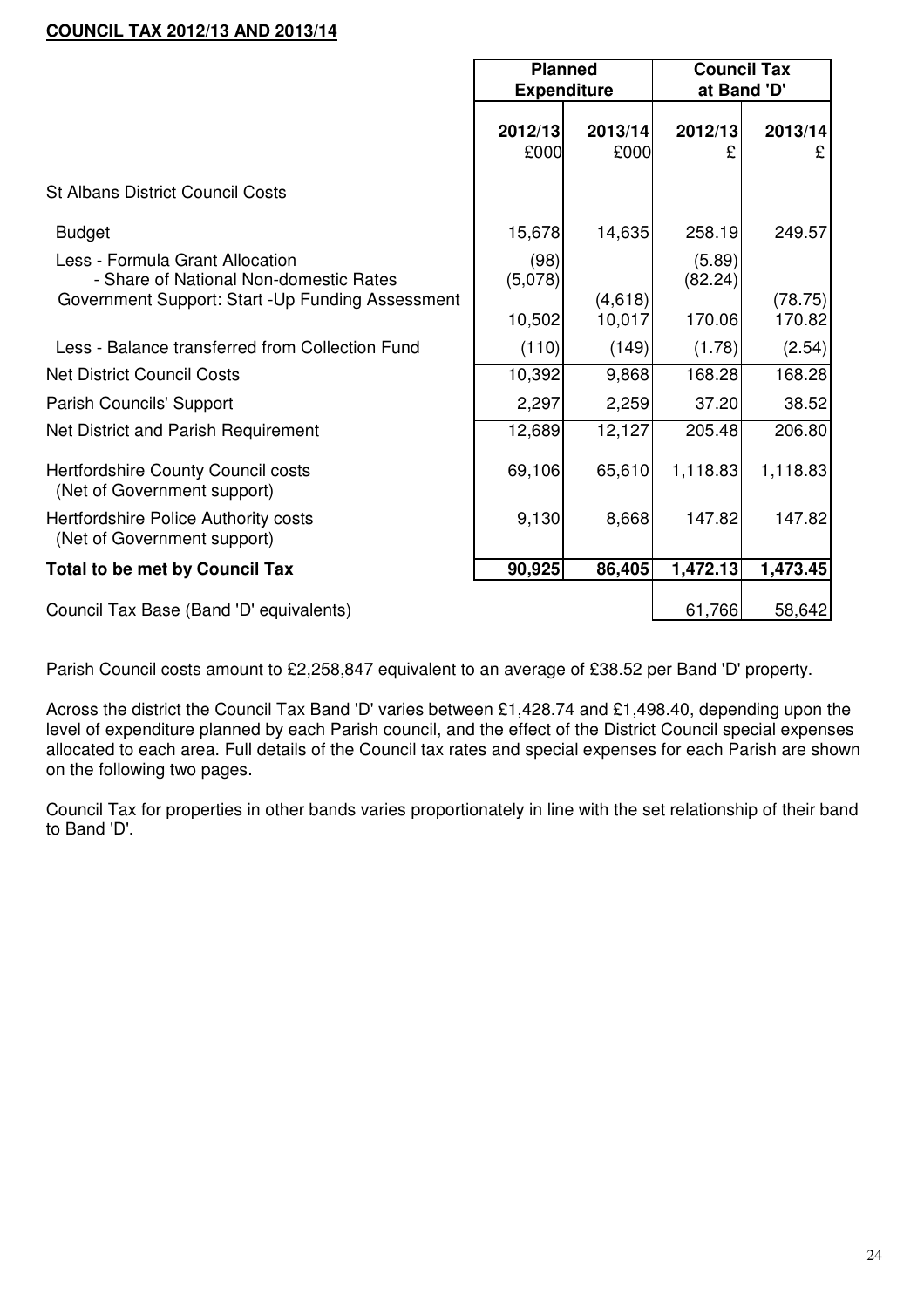|          |          | Colney                        | Harpenden | London   |           |            |                          |           | Wheathamp- | <b>TOTAL/</b>  |
|----------|----------|-------------------------------|-----------|----------|-----------|------------|--------------------------|-----------|------------|----------------|
| City     | Town     | Heath                         | Rural     | Colney   |           | St Michael | St Stephen               | Sandridge | stead      | <b>AVERAGE</b> |
|          | 13,411   |                               |           |          |           |            |                          |           | 2,849      | 58,642         |
|          |          |                               |           |          |           |            |                          |           |            |                |
|          |          |                               |           |          |           |            |                          |           |            |                |
| 965.22   | 996.17   | 992.97                        | 956.51    | 993.80   | 998.95    | 952.50     | 991.95                   | 986.01    | 998.83     | 982.30         |
| 1,126.08 | 1,162.19 | 1,158.45                      | 1,115.91  | 1,159.42 | 1,165.41  | 1,111.24   | 1,157.26                 | 1,150.33  | 1,165.27   | 1,146.02       |
| 1,286.96 | 1,328.23 | ,323.95                       | 1,275.34  | ,325.06  | 1,331.92  | 1,270.00   | 322.60                   | 1,314.67  | 1,331.76   | 1,309.73       |
| 1,447.82 | 1,494.25 | ,489.44                       | 1,434.75  | ,490.69  | 498.40, ا | .428.74    | ,487.91                  | ,479.00   | 1,498.22   | 1,473.45       |
| 1,769.56 | 1,826.31 | ,820.43                       | 1,753.59  | ,821.96  | 1,831.39  | 1,746.24   | 818.56.                  | 807.67    | 1,831.17   | 1,800.88       |
| 2,091.30 | 2,158.37 | 2,151.42                      | 2,072.42  | 2,153.22 | 2,164.36  | 2,063.74   | 2,149.21                 | 2,136.34  | 2,164.10   | 2,128.32       |
| 2,413.04 | 2,490.42 | 2,482.41                      | 2,391.26  | 2,484.49 | 2,497.35  | 2,381.24   | 2,479.86                 | 2,465.01  | 2,497.05   | 2,455.75       |
| 2,895.64 | 2,988.50 | 2,978.88                      | 2,869.50  | 2,981.38 | 2,996.80  | 2,857.48   | 2,975.82                 | 2,958.00  | 2,996.44   | 2,946.90       |
|          |          | St Albans Harpenden<br>23,164 |           | 2,338    | 236       | 3,260      | Redbourn<br>2,283<br>289 |           | 6,152      | 4,660          |

# **COUNCIL TAX RATES 2013/14 ANALYSED OVER VALUATION BANDS AND AREAS**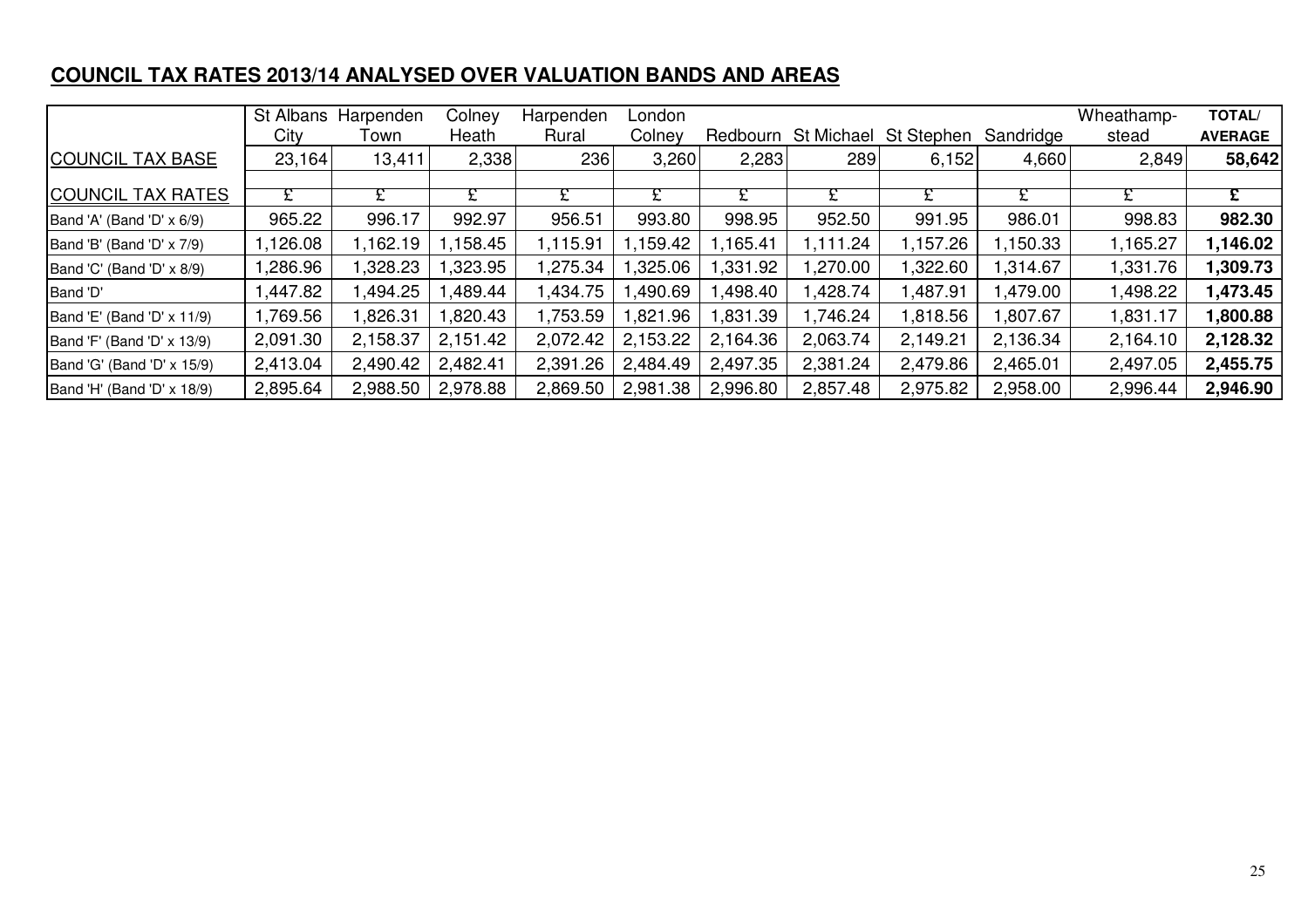# **PARISH COUNCIL PRECEPTS AND SPECIAL EXPENSES**

|                      |                                          |           |                                                    |           |                                         |           | <b>SPECIAL EXPENSES COUNCIL TAX</b><br>AT BAND 'D' |                                   |                                                   |  |
|----------------------|------------------------------------------|-----------|----------------------------------------------------|-----------|-----------------------------------------|-----------|----------------------------------------------------|-----------------------------------|---------------------------------------------------|--|
|                      | <b>PARISH COUNCIL</b><br><b>PRECEPTS</b> |           | <b>DISTRICT COUNCIL</b><br><b>SPECIAL EXPENSES</b> |           | <b>TOTAL SPECIAL</b><br><b>EXPENSES</b> |           | <b>PARISH</b><br><b>COUNCILS</b>                   | <b>DISTRICT</b><br><b>COUNCIL</b> | <b>TOTAL</b><br><b>SPECIAL</b><br><b>EXPENSES</b> |  |
|                      | 2012-13                                  | 2013-14   | 2012-13                                            | 2013-14   | 2012-13                                 | 2013-14   | 2013-14                                            | 2013-14                           | 2013-14                                           |  |
|                      | £                                        | £         |                                                    |           |                                         |           | £р                                                 | £p                                | £p                                                |  |
| St Albans City       |                                          |           | 746,373                                            | 699,253   | 746,373                                 | 699,253   | 0.00                                               | 29.63                             | 29.63                                             |  |
| Harpenden Town       | 929,010                                  | 905,510   | 135,935                                            | 117,624   | 1,064,945                               | 1,023,134 | 67.52                                              | 8.72                              | 76.24                                             |  |
| Colney Heath         | 160,000                                  | 167,000   |                                                    |           | 160,000                                 | 167,000   | 71.43                                              | 0.00                              | 71.43                                             |  |
| Harpenden Rural      | 3,750                                    | 3,950     |                                                    |           | 3,750                                   | 3,950     | 16.74                                              | 0.00                              | 16.74                                             |  |
| London Colney        | 223,150                                  | 217,863   | 14,456                                             | 19,014    | 237,606                                 | 236,877   | 66.83                                              | 5.85                              | 72.68                                             |  |
| Redbourn             | 177,510                                  | 169,267   | 13,398                                             | 14,313    | 190,908                                 | 183,580   | 74.14                                              | 6.26                              | 80.40                                             |  |
| St Michael           | 2,600                                    | 3,100     |                                                    |           | 2,600                                   | 3,100     | 10.73                                              | 0.00                              | 10.73                                             |  |
| St Stephen           | 381,047                                  | 382,839   | 25,973                                             | 47,241    | 407,020                                 | 430,080   | 62.23                                              | 7.68                              | 69.91                                             |  |
| Sandridge            | 216,091                                  | 205,093   | 58,144                                             | 78,651    | 274,235                                 | 283,744   | 44.01                                              | 16.99                             | 61.00                                             |  |
| Wheathampstead       | 204,225                                  | 204,225   | 24,317                                             | 24,386    | 228,542                                 | 228,611   | 71.68                                              | 8.53                              | 80.21                                             |  |
|                      |                                          |           |                                                    |           |                                         |           |                                                    |                                   |                                                   |  |
| <b>Total/Average</b> | 2,297,383                                | 2,258,847 | 1,018,596                                          | 1,000,483 | 3,315,979                               | 3,259,330 | 36.58                                              | 16.92                             | 53.50                                             |  |

Special expenses include (1) precepts levied by Parish Councils for services they provide in their own areas and (2) the cost of those concurrent functionsprovided by the District Council in some areas but by Parish Councils in other areas. The cost of these District Council concurrent functions is allocatedonly to those areas where services are provided.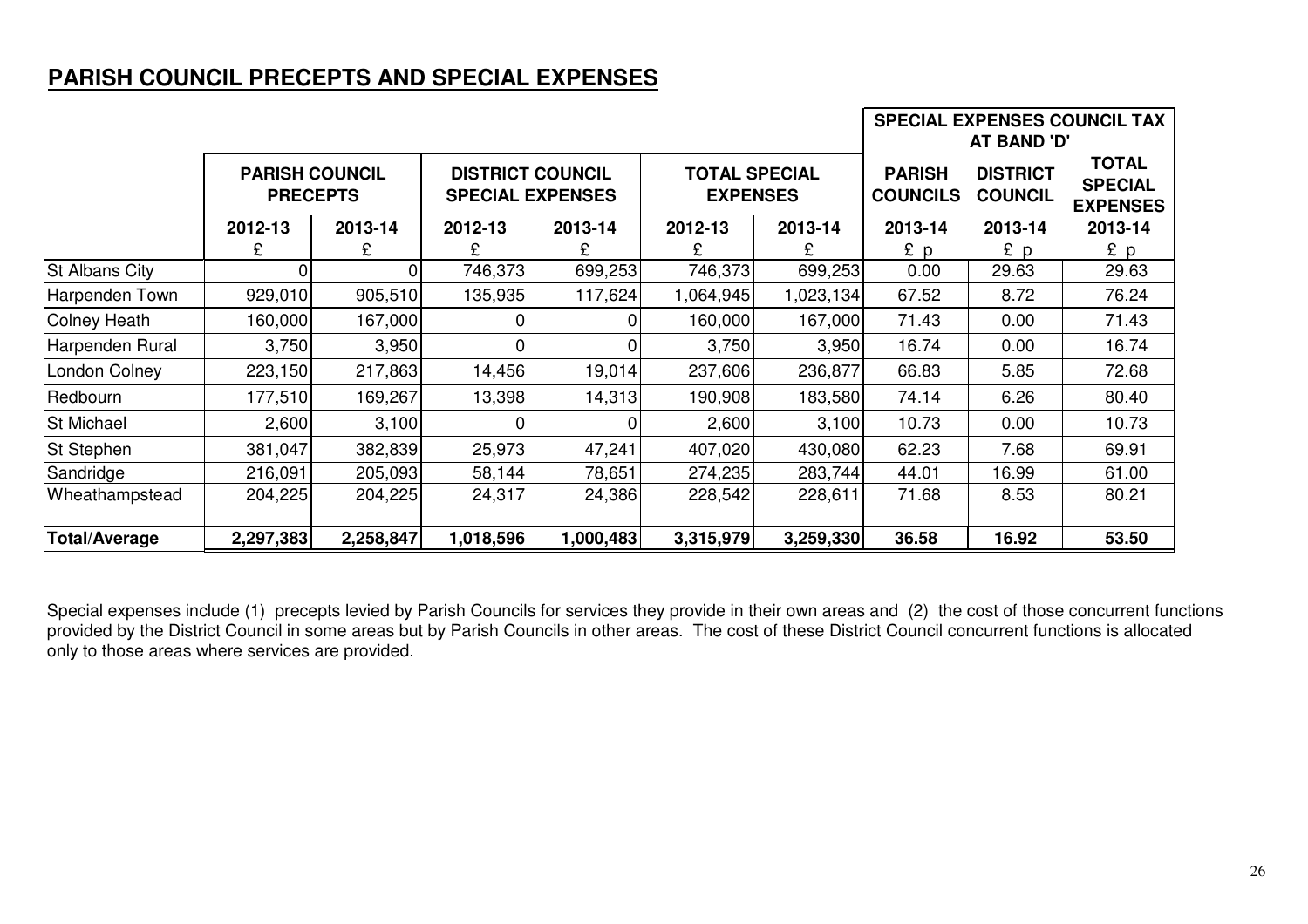# **GLOSSARY OF TERMS**

#### **Actual Expenditure and Income**

Costs incurred/income attributable to an accounting period, as opposed to budgeted expenditure and income.

### **Balances**

In general, the surplus or deficit on any account at the end of the year. Often used to refer to an available surplus which has accumulated over a number of past years.

### **Budget**

A statement defining, in financial terms, the Council's policy over a specified period of time.

Business rates retention Scheme.

#### Baseline Funding level

The amount of start up funding assessment which is provided through the local share of the estimated business rates aggregate at the outset of the scheme.

#### **Capital Expenditure**

Expenditure relating to the acquisition of assets or works which have a long term value to the authority, (e.g. land purchases, construction, renovation and improvements, acquisition of equipment, etc). Capital expenditure is financed by capital receipts, grants, the Major Repairs Reserve (housing), borrowing (either internal or external and is also called the Capital Financing Requirement) or from revenue.

#### **Capital Financing Requirement**

The Capital Financing Requirement measures the Council's underlying need to borrow for capital purposes. Any decision taken to borrow or use a credit arrangement to finance major projects will impact on the Capital Financing Requirement.

#### **Capital Receipts**

Income derived from the disposal of capital assets. The Local Government Act 2003 introduced new provisions whereby a proportion of local authority housing capital receipts must be paid into the Government's National Pool.

#### **Capital Reserve**

A fund established to assist in financing the General Fund capital programme.

#### **Capping Limit**

The limit on local authorities budgeted net expenditure determined by the DCLG. If the increase in an authority's budget is considered by the Secretary of State to be excessive he has the power to require that authority to reduce its budget. The Secretary of State will announce his criteria once budgets have been set.

#### **Carry Forward**

The transfer of a surplus or deficit from one accounting period to the following accounting period (generally from one financial year to the next).

## **Cash Limit**

The total amount of cash available for any Portfolio. This amount is not subject to any increase, even as a result of higher than expected inflation, unless specific approval is given by Cabinet or Council.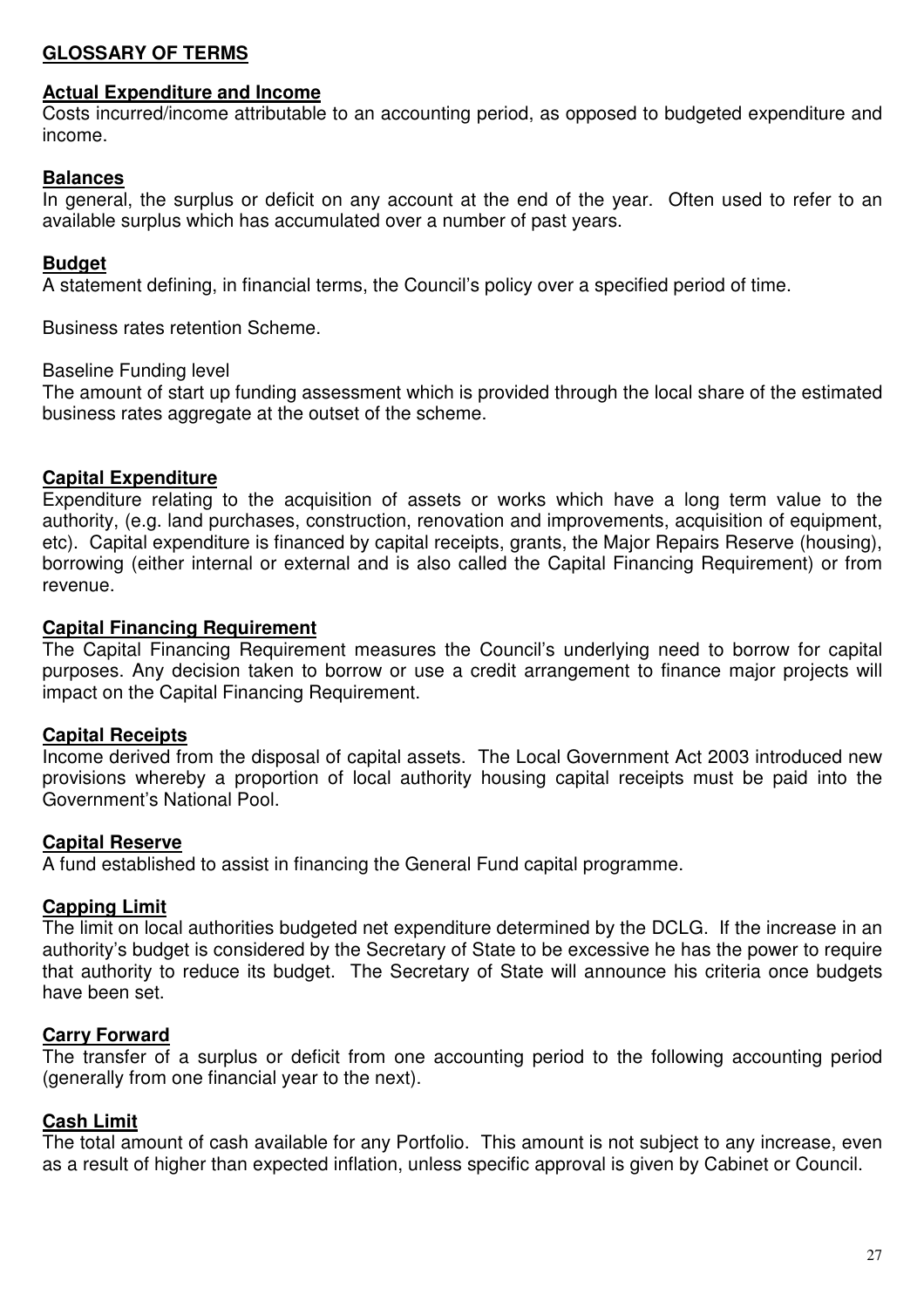# **Central Services Charges**

The cost of central services (i.e. Corporate Administration, Office Services, Audit, Policy & Partnership, Legal, Estates, Finance, Purchasing, Information Technology, Customer Service Centre and Human Resources) which are allocated to services largely on the basis of time spent.

# **Collection Fund**

Every billing authority is required to maintain a Collection Fund into which is paid the Council Tax and National Non-Domestic Rates collected from tax/rate payers. Payments are made from the Fund to the precepting authorities (County Council, Police Authority, District Council and Parish Councils) whilst National Non-Domestic Rates income is passed on to the Government.

# **Council Tax**

The property based tax by which local authorities raise revenue from the local community. All domestic properties have been valued and categorised within eight bandings to which is applied the local rate assessed by the relevant authorities. A discount on charges is applied where dwellings are occupied by only one person. Rebates are available to those Council taxpayers meeting the Government's criteria. (Pages 24 and 25 explain more about Council Tax and bandings).

# **Department of Communities and Local Government (DCLG)**

The Government department responsible for the rules and regulations that affect Local Authorities.

# **Depreciation**

Notional charges for the use of fixed assets calculated at a fixed rate over a specified period of years.

# **Expenditure**

Amounts paid for goods and services received.

## **Fees and Charges**

Income arising from charges made to users of services (e.g. car parks, building control, markets, etc).

# **Financial Year**

The annual period of accounting (1 April to 31 March for local authorities)

## **Formula Funding Allocation**

Element of start-up funding that used to be funded through formula grant and which is distributed according to a mathematical formula to individual authorities. It is paid directly into each authority's General Fund and was previously called Revenue Support Grant (RSG).

## **Formula Spending Share (FSS)**

An amount set annually by the DCLG to reflect the Government's assessment as to how much an authority should be spending to provide a standard level of service. The FSS (previously called Standard Spending Assessment - SSA) is the major determinant of the level of Formula Grant Allocation.

## **General Expenses**

Those expenses incurred by an authority which relate to services which are not provided in any part of the area by Parish Councils. These expenses are charged equally to all Council Taxpayers throughout the district.

# **General Fund**

All the Council's revenue income and expenditure, apart from the Housing-related items within the Housing Revenue Account, are included in the General Fund revenue account.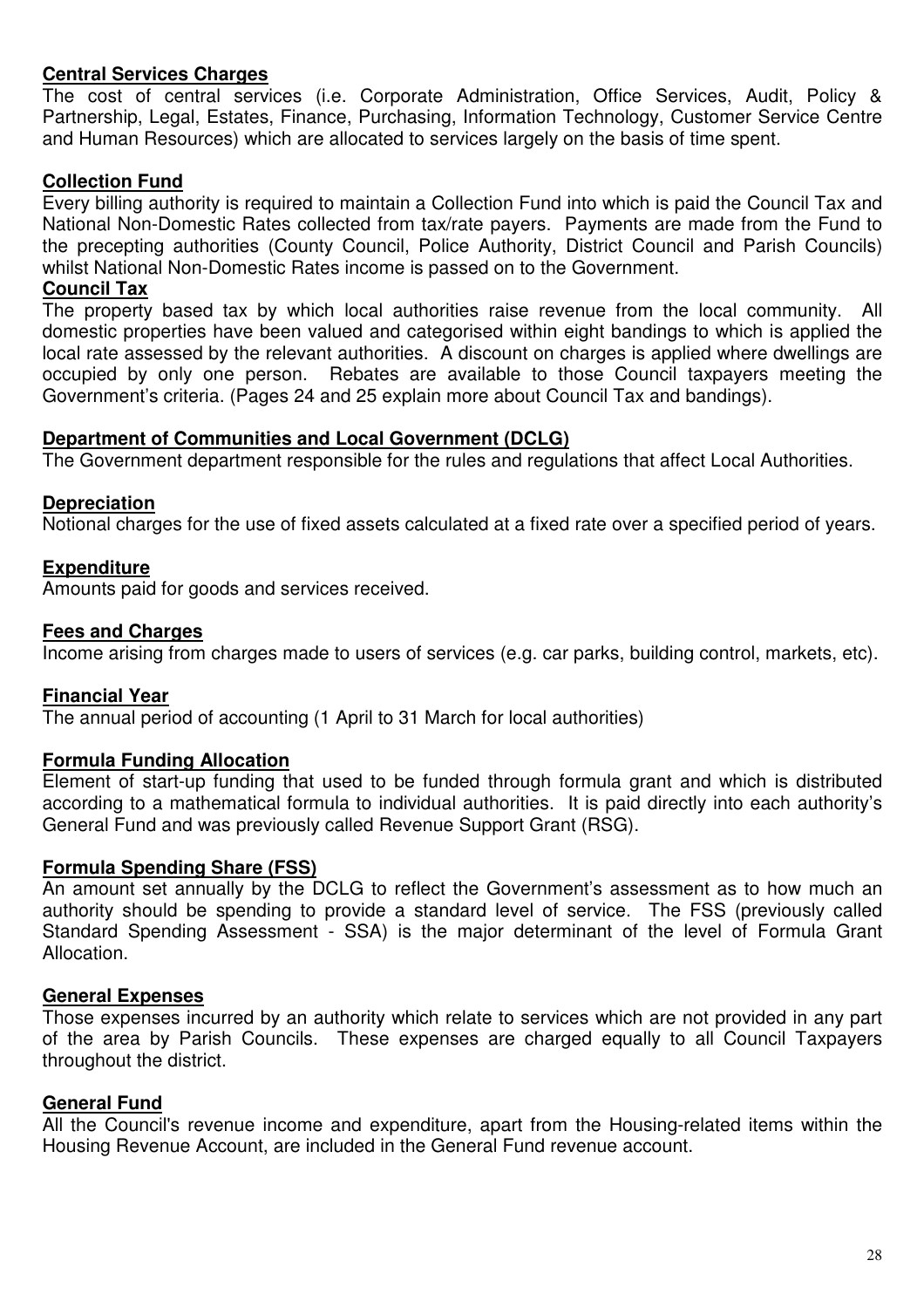# **Government Grants**

Assistance by Government and inter-Government agencies and similar bodies, whether local, national or international, in the form of cash or transfers of assets to an authority in return for past or future compliance with certain conditions relating to the activities of the authority.

# **Home Renovation Grants**

Grants made to occupiers of private sector dwellings in order to bring these dwellings up to a certain standard. Criteria are set by the DCLG which also determines the proportion that the authority will be reimbursed. Categories include Home Repairs Assistance Grants and Disabled Facility Grants.

# **Housing Investment Programme (HIP)**

The housing capital programme consisting of capital expenditure on the Council's housing stock, garages, assistance to private homeowners (Home Renovation Grants), disabled grants and advances to housing associations to provide affordable housing.

# **Housing Revenue Account (HRA)**

A separate account dealing with expenditure and income arising from the letting of local authority dwellings. Expenditure includes supervision and management costs, repairs and capital financing charges. Income includes rent, Government subsidies and investment interest. It is "ringfenced" (i.e. the transfer of amounts between the Housing Revenue Account and the General Fund is restricted by legislation).

## **Income**

Amounts due to the Council that have been, or are expected to be received.

## **Interest on Balances and from Investments**

The interest accrued by investing the day to day surplus on the authority's cash flow and balances in hand.

# **Land Appropriation**

The transfer of land from one fund to another, where the accounts of the funds are adjusted accordingly to compensate.

## **Local Authority Business Growth Incentive Scheme (LABGI)**

Government grant given to local authorities in recognition of the growth in business rate income in their area.

## **National Non-Domestic Rates (Business Rates)**

A contribution from local businesses towards the cost of local authority services. The amount depends on the rateable value (RV) assigned to the property by the District Valuer and the rate in the £ applied to the RV set by the Government each year at a uniform poundage across the whole of England Increases in National Non-Domestic Rates are normally linked to increases in the retail price index, although legislation states that revaluations must also take place every five years. A transitional scheme operates so that the effects of changes caused by revaluations are limited in any one financial year.

## **Major Repairs Allowance**

A significant element of Housing Subsidy which must be transferred to a Major Repairs Reserve and used only for the refurbishment of the authority's own housing stock.

## **Negative Housing Subsidy**

The negative subsidy payable to Central Government towards National housing costs in years before 2012/13. It consists of five main elements – management and maintenance, capital financing charges, notional rent income, rebates and the Major Repairs Allowance.